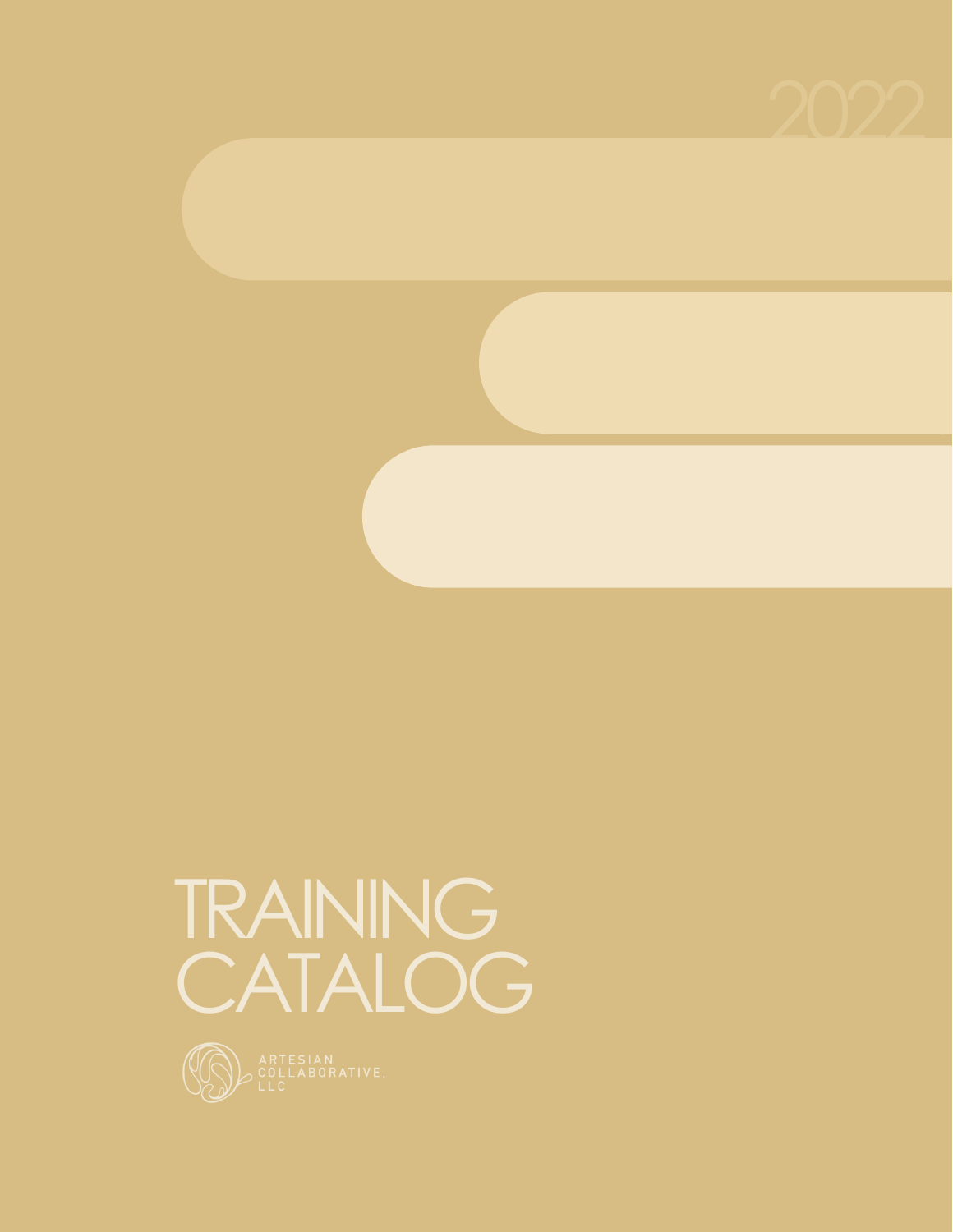### **Table of Contents**

| Introduction                                  | 2  |
|-----------------------------------------------|----|
| Our Values & Approach                         | 3  |
| How Trainings Work                            | 4  |
| <b>Training Team</b>                          | 5  |
| <b>NAICS Codes</b>                            | 5  |
| Diversity, Equity & Inclusion Training Series | 6  |
| <b>Stress Management Training Series</b>      | 12 |
| Relational Leadership Training Series         | 17 |
| Past Clients                                  | 22 |
| Participant Feedback                          | 22 |
| FAQ                                           | 24 |
| Get In Touch                                  | 25 |

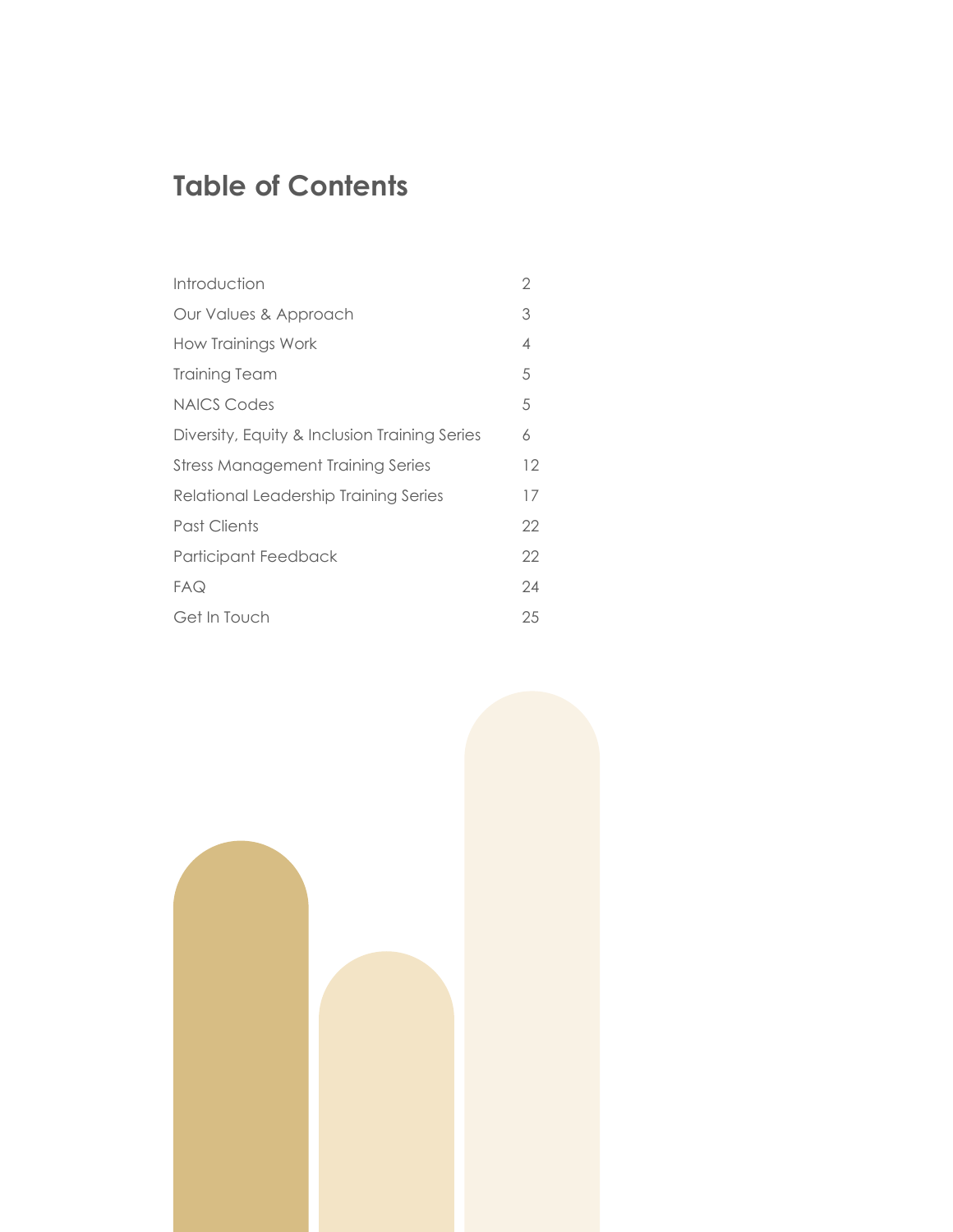### **We're all feeling it…**

Whether it's the stress of looming deadlines, the emotional toll of leadership, the conflict that arises when we encounter cultural differences or simply the challenges of maintaining work-life balance, **we all feel tension at work**.

At Artesian Collaborative, we believe that tension, conflict and discomfort are not merely problems to be solved. They are growth opportunities that, when used correctly, can transform our organizations, our relationships and ourselves.

Many corporate training programs are great at helping us address the symptoms of tension and conflict, **but rarely get to the root of why we feel and act the way that we do.**

Throughout our training workshops, **our team of professional therapists will help you and your team explore the underlying causes of tension at work**. We use learning models based on psychological research to build a foundation of understanding and to develop the skills necessary for transformation and growth.

### **Explore Our Trainings**

We offer trainings in 3 key learning areas:

- Diversity, Equity & Inclusion
- Stress Management
- Relational Leadership

Look through our training catalog and find the opportunities that best suit your needs. Organizations are complex and the presenting problems of tension and conflict can have multiple root causes. As we get to know you and your organization, we will collaborate with you to build a custom training journey that draws from one or more learning areas.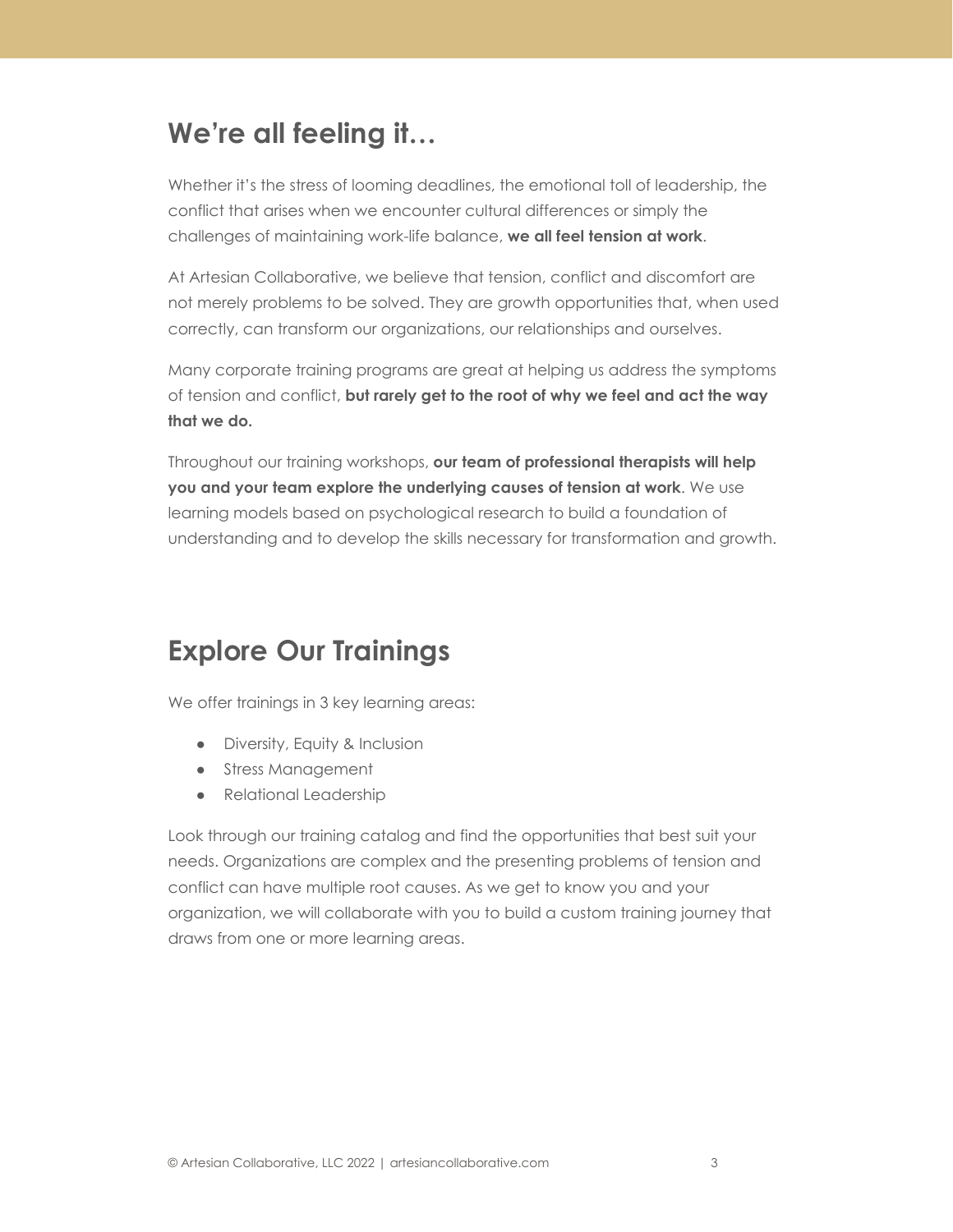### **Our Values & Approach**

#### **Strengths-Based**

We believe that every person has something valuable to contribute that we all need for growth. We choose to emphasize the assets we all bring rather than focusing on what we lack.

#### **Developmental**

Growth never stops and we always have the opportunity to change. We accept that change happens over time and that even when we make mistakes, they can always be turned into opportunities for growth.

- **Authentically Engaged** Growth requires our full engagement and requires us to take the risk of showing up as we are. We're committed to showing up authentically ourselves so that you can too.
- **Compassionately Vulnerable** We're all in the process of becoming, yet we each find ourselves in different places along the journey. It's essential to extend compassion to those who are in places we used to be ourselves, or places we don't yet understand.

#### **Community-Oriented**

We grow best when we can learn from the experiences, missteps and strengths of others. That's why we focus on learning as a group, where we can all be part of the conversation. When our growth is tied into a shared mission, there's more support for us to take the risk because we have others standing alongside us.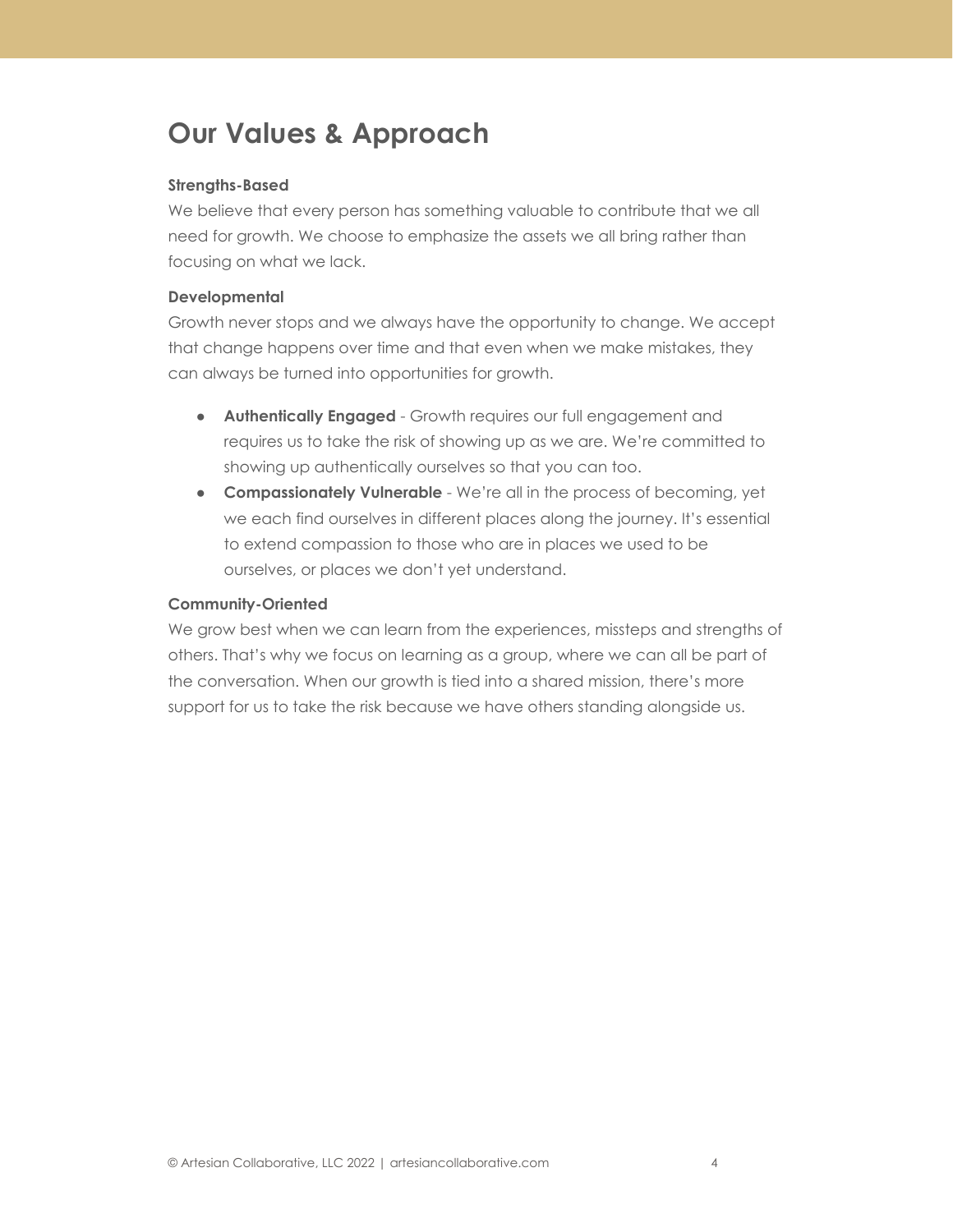### <span id="page-4-0"></span>**How Trainings Work**

Most of our trainings are conducted via live Zoom webinars and Zoom meetings that range from 1 to 3 hours. Some trainings are available in-person. We use a variety of tools to create a dynamic environment for adult learning including:

- Experiential Activities
- Facilitated Discussion
- Group Problem Solving
- Personal Reflection
- Lecture-Style Teaching
- Pre & Post Session Assignments
- Live Q&A

The topics covered in each workshop draw from well-researched psychological models. We use proven methods to build a safe learning environment that invites teams to fully engage emotionally and experience growth together.

### **Training Goals**

- Help organizations build a culture that supports the psychological and emotional health of their personnel.
- Guide teams as they navigate the realities of tension and conflict in order to build better understanding of themselves and others.
- Facilitate interactive and interpersonal workshops that help teams experience positive interactions in the moment that serve as a model for healthy organizational culture.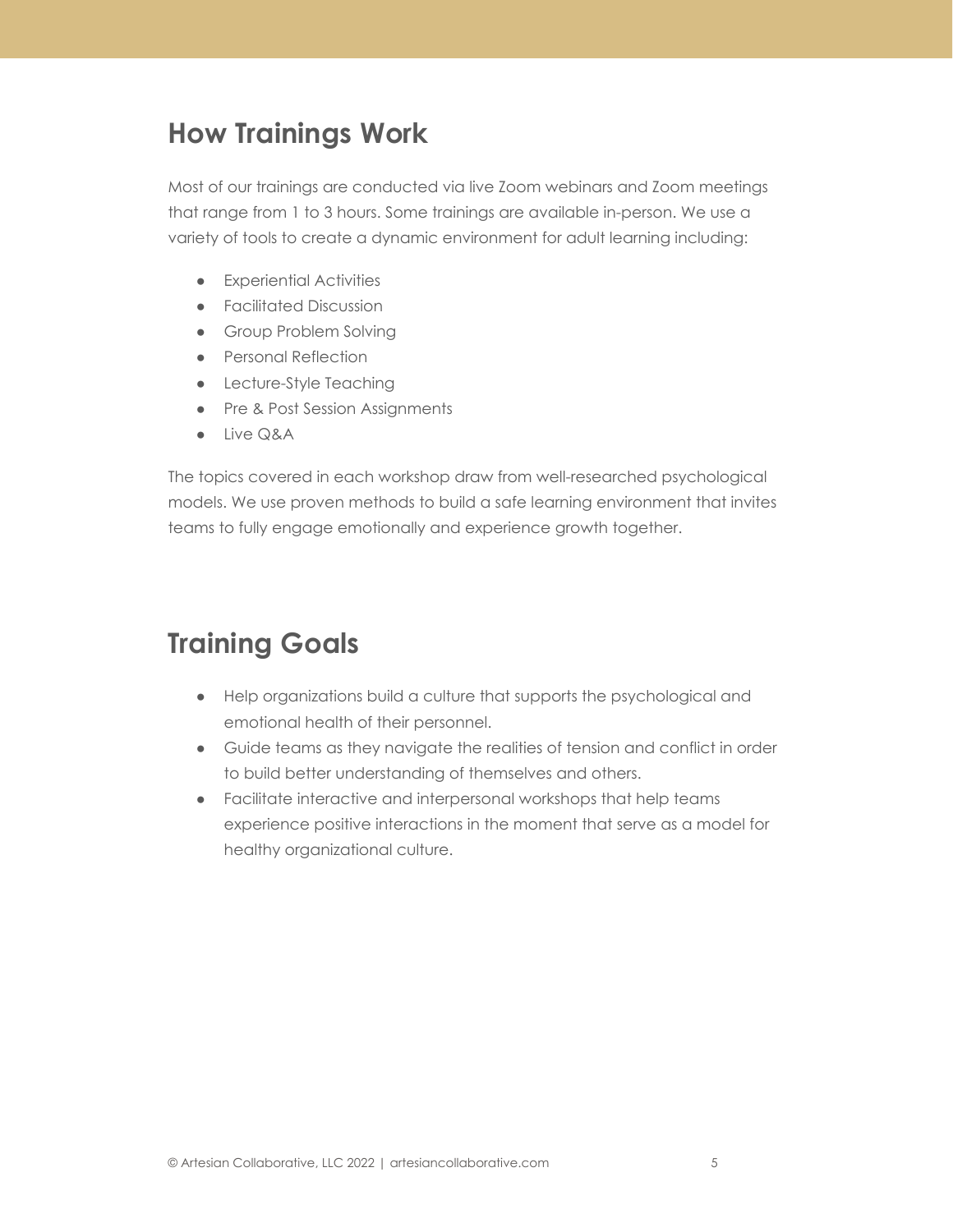### **Founder & Lead Trainer**



**Dr. Sunitha Chandy, PsyD** is a licensed clinical psychologist who has been leading diversity and inclusion trainings since 2000. Her specialization with high risk populations in her clinical work has equipped her to aid teams, even those with intense conflict, in coming to a place of shared understanding and engagement.

### **Training Team**

Ben Durchslag, LCSW Ben Tudor, AMFT Jackie Chavez, AMFT Rosondunnii Marshall, AMFT Sithara Stohr, MSW

### <span id="page-5-0"></span>**NAICS Codes**

621330 - Offices of Mental Health Practitioners 611430 - Professional and Management Development Training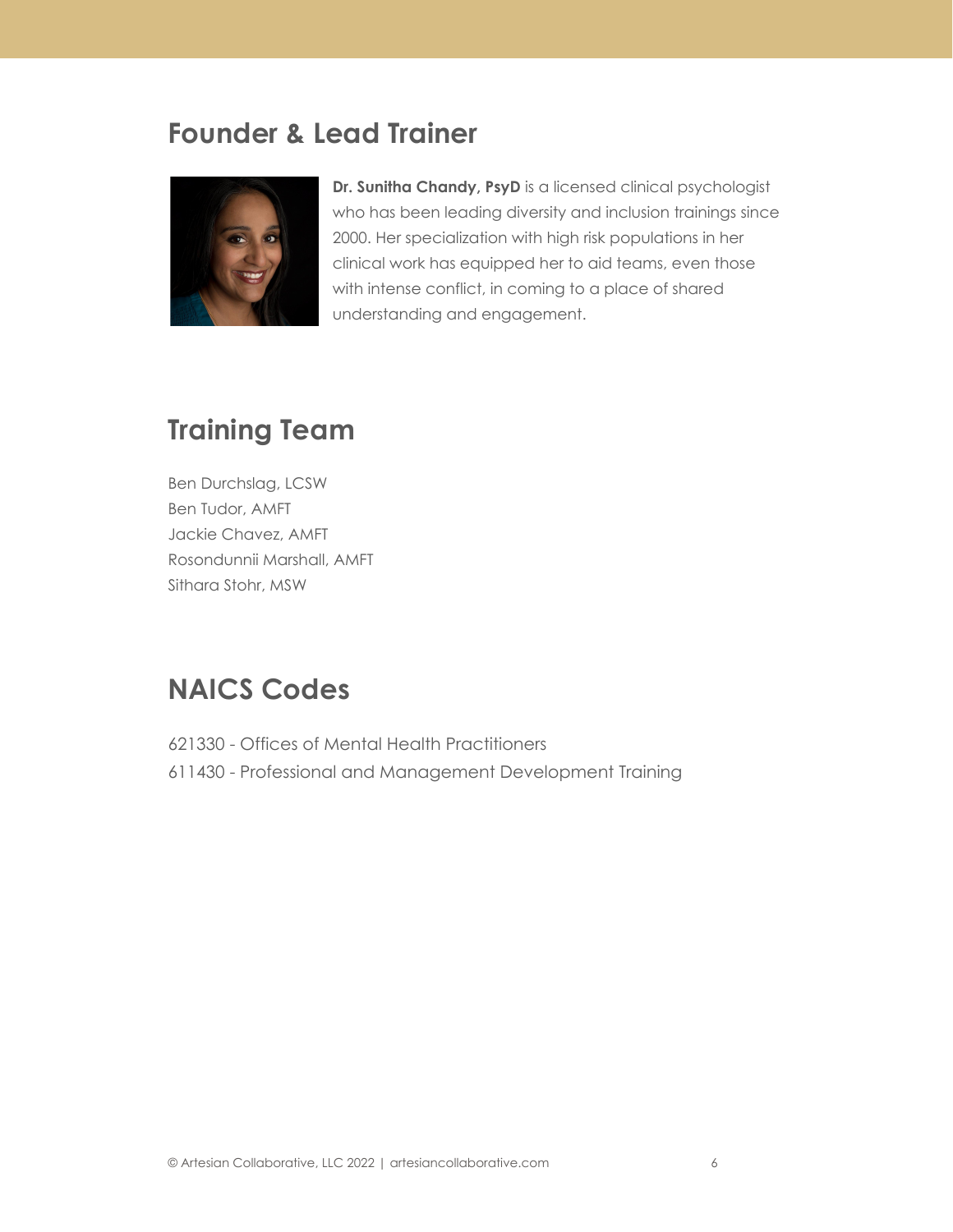## **Diversity, Equity & Inclusion Training Series**

#### **Trainings in this section:**

Why Bother with DEI? The Tension of Diversity Diversity Intensive Microaggressions Workshop Identity Journey Workshop Navigating Cross-Cultural Conflict Microaggressions Story Share Identity Journey Story Share DEI Consulting for Management DEI Listening Sessions Individual Coaching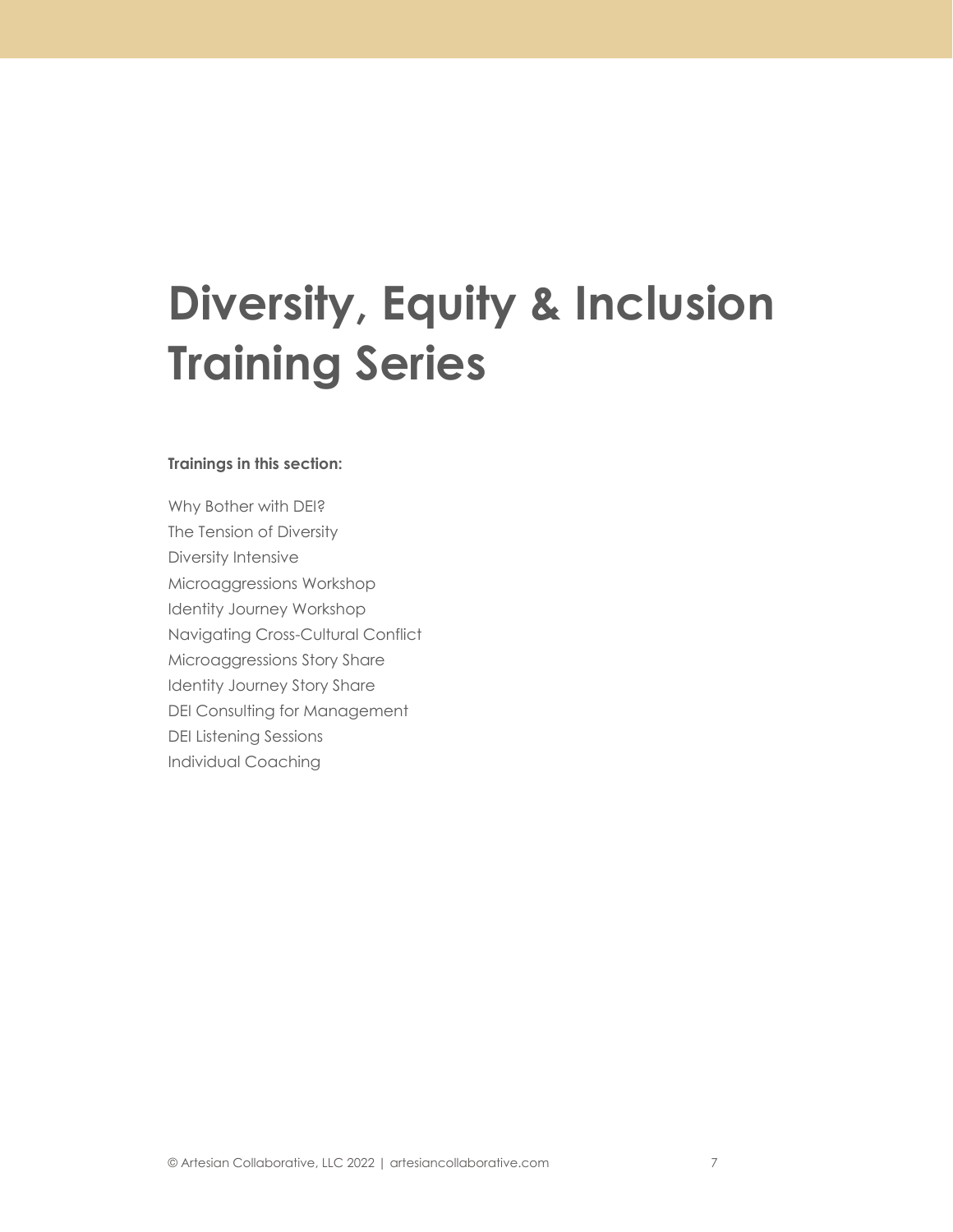### **Diversity Training Done Differently**

Engaging in DEI work feels risky. But it's also essential for creating the psychological safety required to build healthy, successful and productive teams.

Trainings about diversity tend to revolve around what not to do or say. The advice may be sound, but employees often leave these experiences feeling disconnected, angry, misunderstood or afraid of making a misstep in their interactions with colleagues. While there are a number of DEI suppliers and products available, we believe many diversity workshops leave out three essential components:

**1. Validating the inherent value in** *every* **participant's identity.**

Everyone's story and experience is important and honoring each person's perspective is the best way to help people fully engage in uncomfortable but necessary conversations.

**2. Preparing individuals to anticipate discomfort.**

Whether our differences are related to culture, gender, race or ethnicity, class, sexuality, politics or religion, *it's normal to experience discomfort* when faced with conflicts around diversity. Instead of allowing conflict to shut us down, we work to harness it for good.

**3. Providing a framework for ongoing diversity and inclusion work.**

Issues of identity are deeply personal and teams need a guiding framework to help engage these topics in the workplace. We believe that teams who regularly step into the risk of authentic engagement can disrupt the status quo and create an environment that tolerates discomfort, celebrates differences, and invites employees to bring the best of themselves to work.

In our *Diversity, Equity & Inclusion Training Series*, we aim to first address the fundamental sources of conflict that are causing tension within our teams and then practice skills to move toward greater trust and growth. This training series follows a three part developmental pathway: Starting Point, Skills for the Journey, and Strength for the Long-Haul. Explore the workshops listed and find what best fits the needs of your organization. Whether you're farther along on the DEI journey or just starting out, we're excited to help you take the next steps.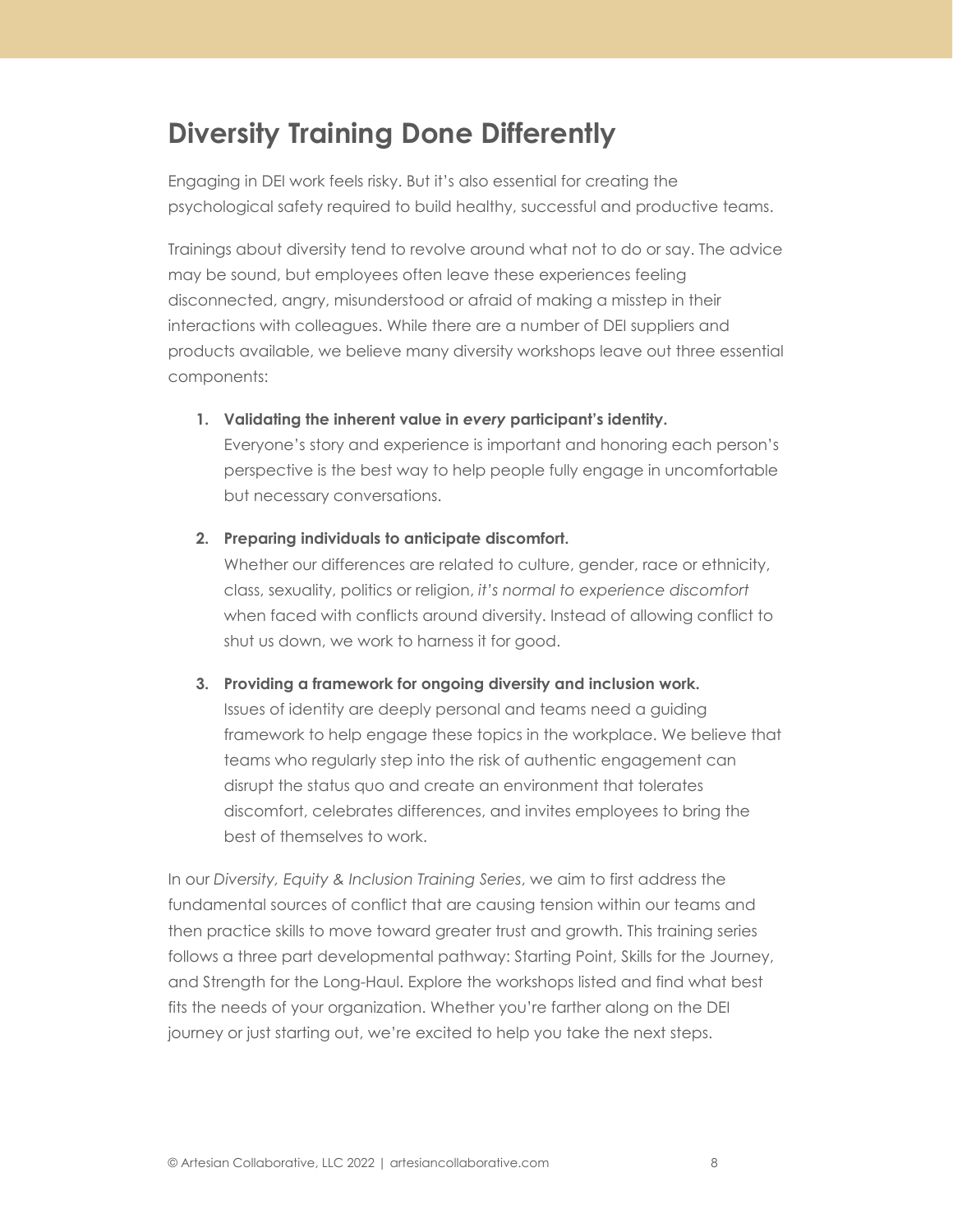### **Starting Point\***

*\*We'll begin by laying a foundation for understanding the emotional side of DEI. Consider choosing at least one training from this section before moving on to* Skills for the Journey.

#### **Why Bother with DEI?**

Talking about diversity, equity and inclusion can cause discomfort or even outright resistance. We'll help participants begin to identify the emotions that keep them stuck and share why DEI work is essential for the success of our organizations.

Concepts & Skills Addressed

- Introduction to DEI
- Internal Barriers to DEI
- Cost of Ignoring Diversity



#### **The Tension of Diversity**

Tension is normal when addressing equity and inclusion. This reflective, 3-hour webinar goes beyond the basics of diversity to unearth the underlying emotional barriers that keep us stuck.

Concepts & Skills Addressed

- Understanding Self
- **•** Identity Awareness
- Naming Microaggressions
- The Tension of Privilege



#### **Diversity Intensive**

This in-person workshop expands on the concepts presented in our Tension of Diversity training by providing space for experiential learning and discussion. Customizable for your team.

*Tension of Diversity* skills plus:

- **•** Group Discussion
- Team Learning
- **•** Interactive Experiences

 $\bigcirc$  1-2 Days *SAS* In Person Only **888** 12-50 Participants *BB* Ideal for Management Level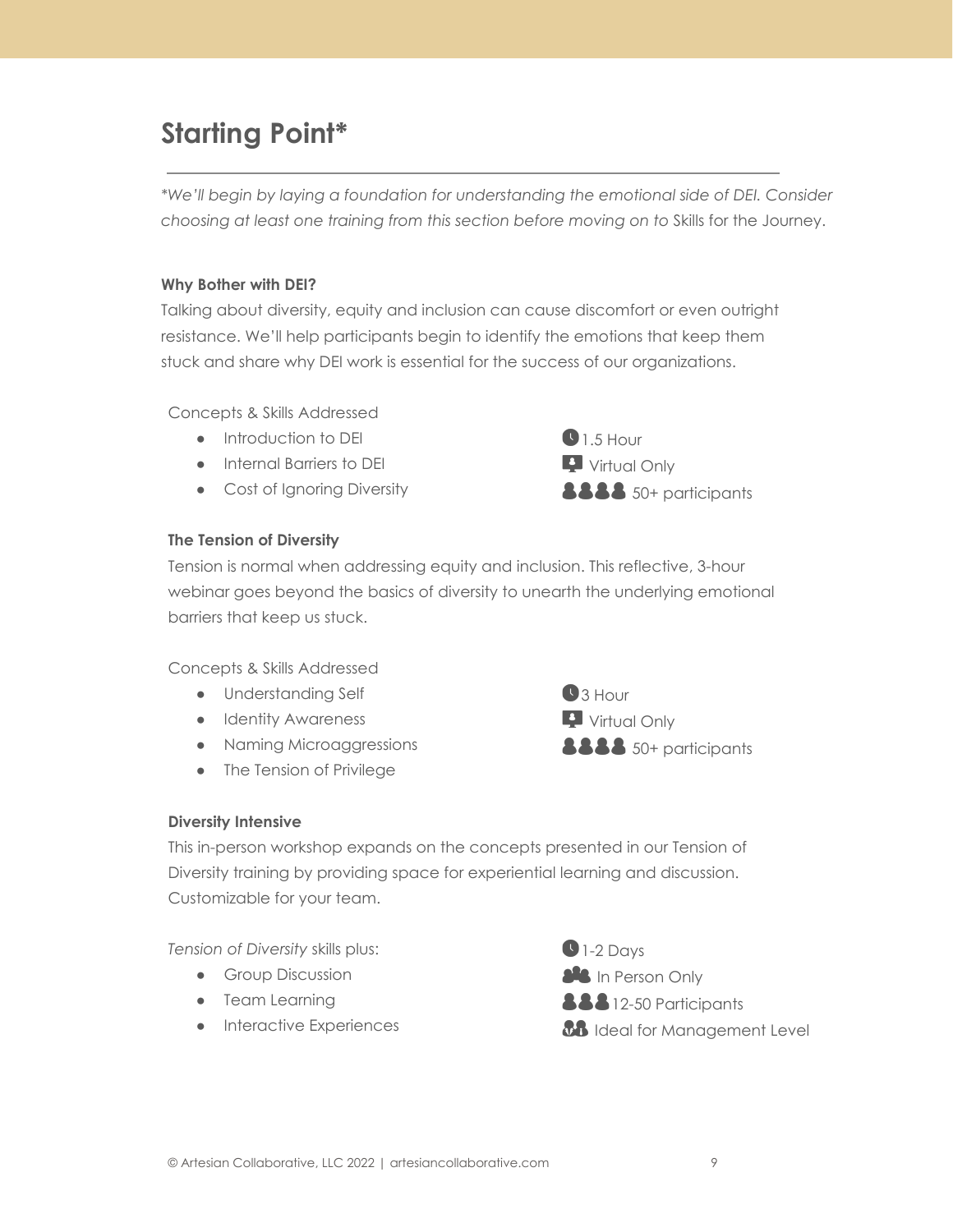### **Skills for the Journey**

#### **Microaggressions Workshop**

Learn intervention skills to effectively address workplace microaggressions that arise from unconscious bias. These skills reduce harm for the aggressed while fostering growth and connection for all parties involved.

Concepts & Skills Addressed

- Acknowledging Bias
- Intervention Skills
- Bias Harm Reduction

 $22$  Hour **D A** Virtual or In-Person **8888** 50+ Participants

#### **Identity Journey Workshop**

Our identities change over time. In this workshop we'll explore psychological models of identity development that give us a framework to better understand ourselves and those around us.

Concepts & Skills Addressed

- Identity Development
- Owning Our Stories
- Understanding Others
- Practicing Empathy



#### **Navigating Cross-Cultural Conflict**

Cultural differences can bring up conflicts that derail our relationships. This training will help us emotionally prepare for conflict before it occurs and successfully navigate it when it does.

Concepts & Skills Addressed

- Bias Under Stress
- Preparing for Conflict
- Conflict Resolution
- **•** Embracing Vulnerability

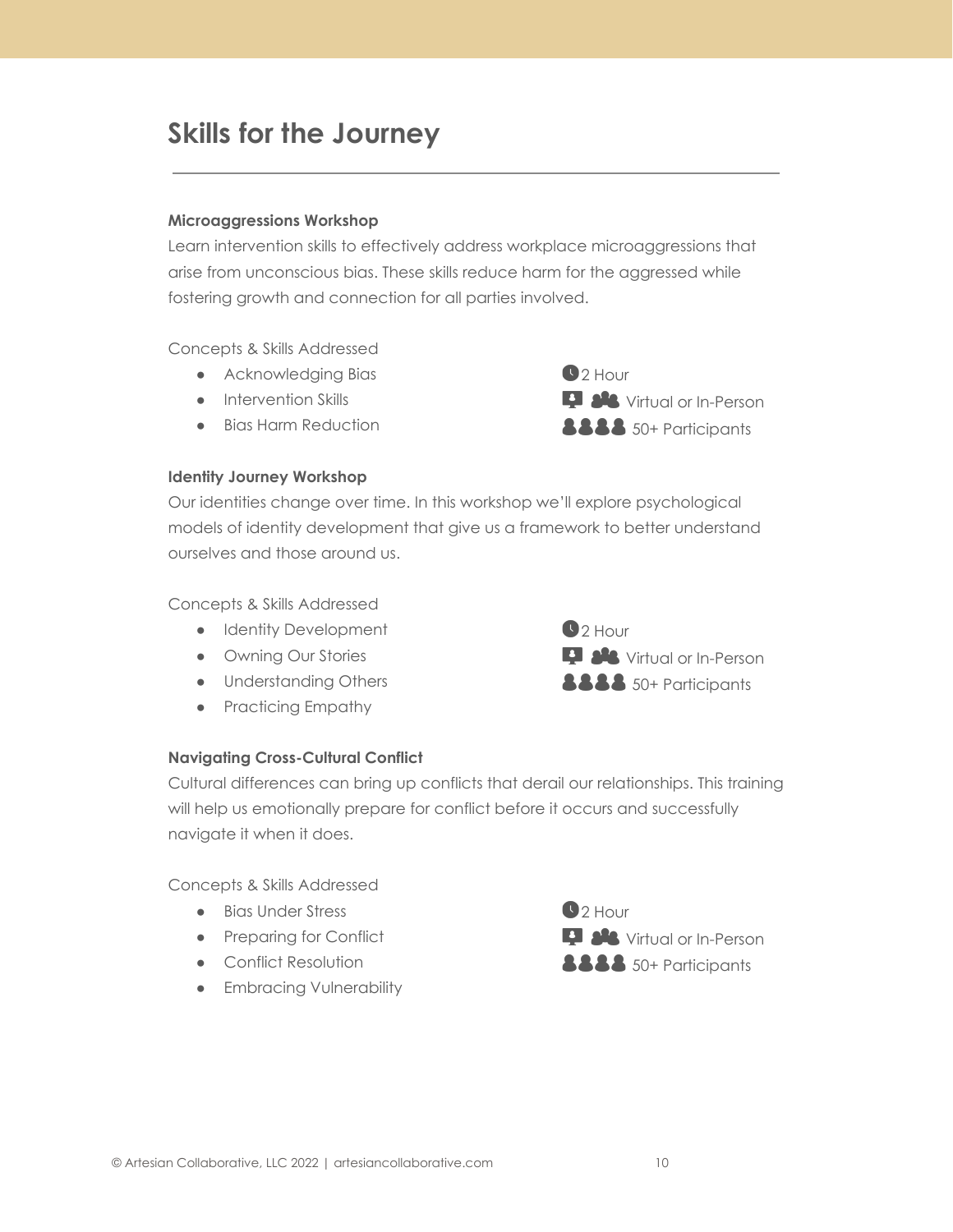### **Strength for the Long-Haul**

#### **Microaggressions Story Share**

*Practice turns skills into lifelong habits. In this 4-week series we'll practice listening and responding to each participant as they share their experiences with microaggressions. (Prerequisite: Microaggressions Workshop)*

Concepts & Skills Addressed

- Microintervention Skills
- Active Listening
- Productive Dialogue



#### **Identity Journey Story Share**

*It takes practice to become the kind of leaders who can navigate tense moments confidently. We'll guide your team in the moment to remain present and respond as each participant shares about their journey toward racial awareness. (Prerequisite: Identity Journey Workshop)*

Concepts & Skills Addressed

- Identity Self-Exploration
- Active Listening
- Productive Dialogue



#### **DEI Consulting for Management**

Meet with our lead trainer and Psychologist for in-depth consultation to address particular DEI issues that your company or organization is facing.

Concepts & Skills Addressed

- Addressing Conflict
- Employee Care
- **•** Pursuing Equity
- Crisis Management



*\*The group sizes for these sessions are intentionally small to foster an environment for in-depth skills practice that invites all participants to fully engage. Depending on availability, we may be able to run several cohorts simultaneously.*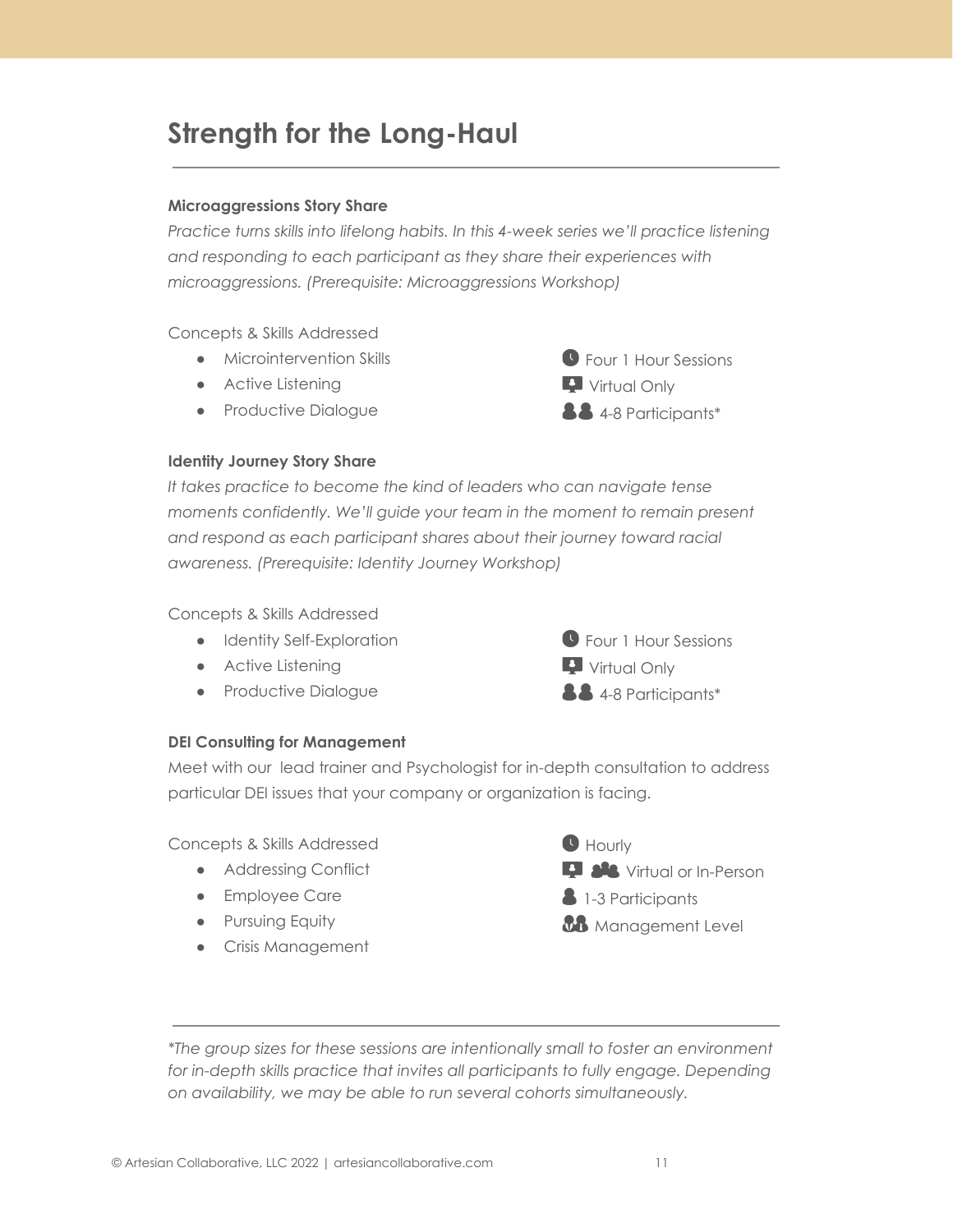#### **DEI Listening Sessions**

One of our team members will facilitate a dialogue session about a tense or challenging situation your team has been facing. Our goal is to create a safe space for team members with concerns to feel heard, while encouraging mutual understanding and a shared commitment to meaningful change.

Concepts & Skills Addressed

- Active Listening
- Conflict Management
- **•** Emotion Regulation
- Restorative Practices

**Hourly Language Set Virtual or In-Person 33-50 Participants** 

#### **Individual Coaching**

Our therapists are available to provide one-on-one coaching to develop your leadership skills while exploring your own identity and the diverse identities of those you lead. Coaching is different from therapy and focuses on the development and implementation of strategies to reach your goals.

**O** Hourly

**Zoom Meeting 8** 1 Participant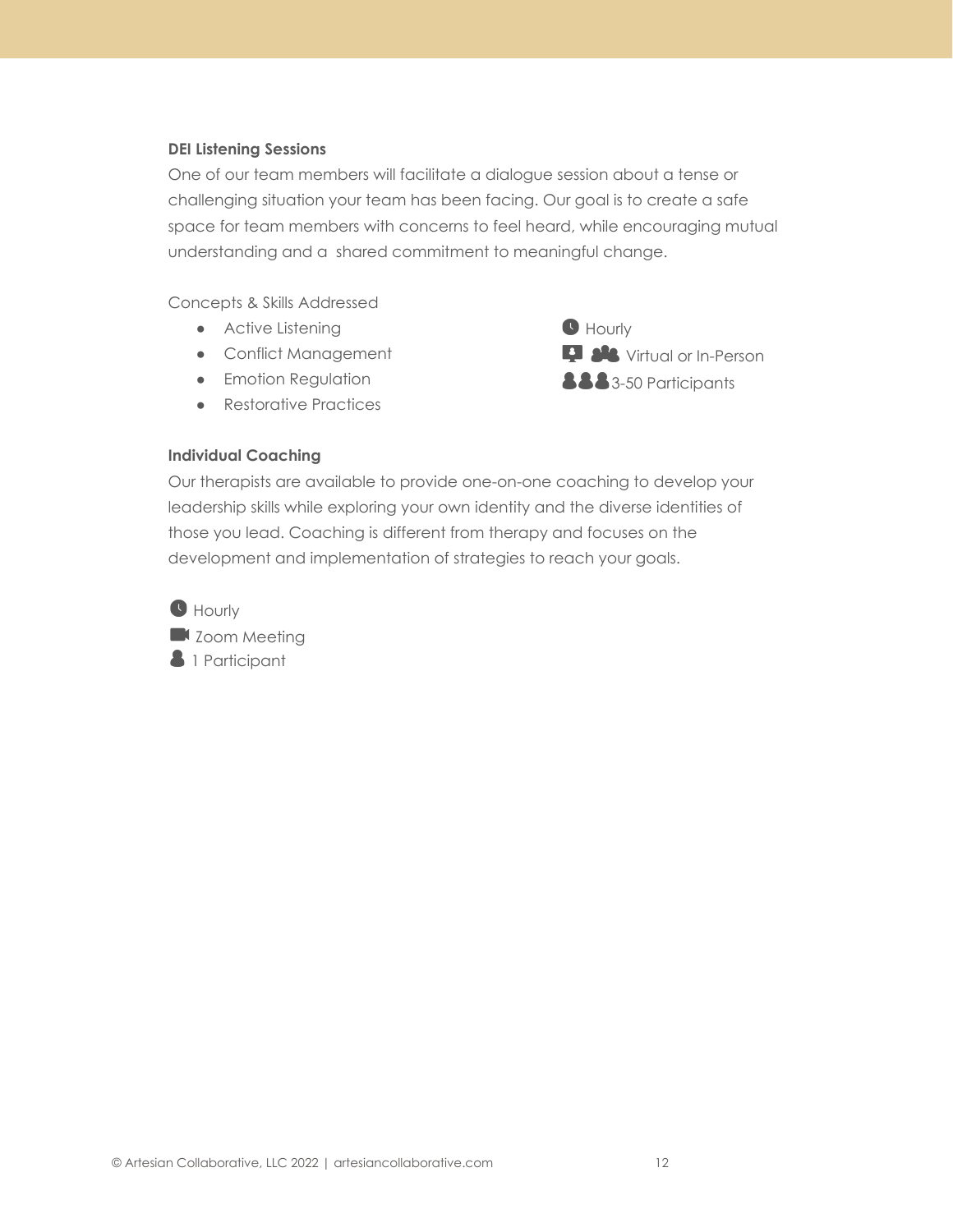## **Stress Management Training Series**

#### **Trainings in this section:**

Stress Management in Uncertain Times Burnout & Imposter Syndrome Stress Management Intensive Stress Management Skills Series Advanced Stress Management Series Consulting for Management Individual Coaching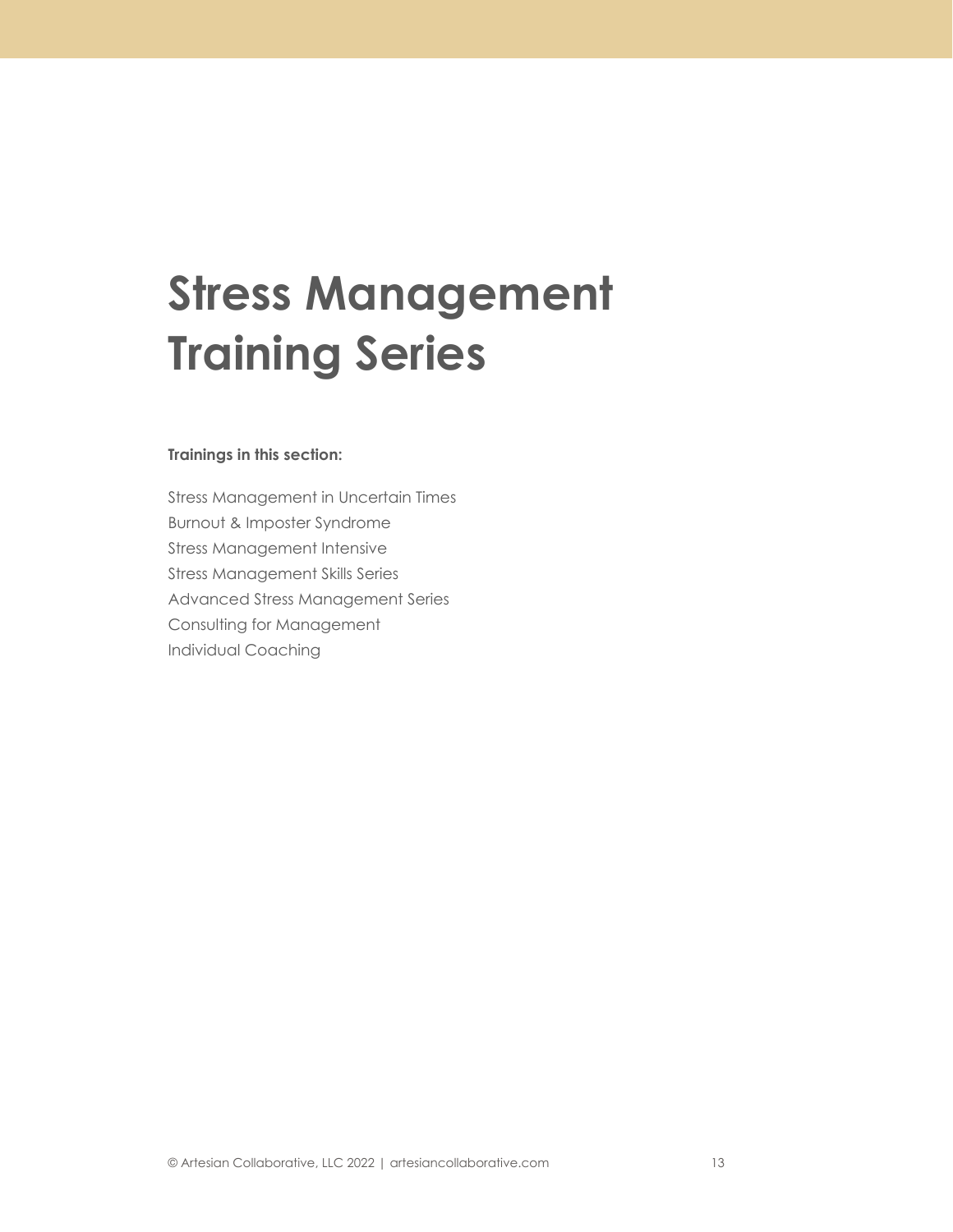### **Now is the time to focus on mental health.**

We'd love to be able to wave a magic wand and eliminate stress from our lives. The bad news: there's no such magic wand. We can't simply get rid of stress*.* The good news: we already have the power within ourselves to navigate stress effectively and we can learn the skills to prepare for it.

Throughout our Stress Management Training Series, our professional therapists will use methods derived from clinical, developmental and behavioral psychology to help participants examine the sources of stress in their lives while learning how to effectively deal with stress when it comes.

#### **Together we will…**

- Explore the fundamentals of stress management.
- Learn to recognize the impact stress and pressure play in our emotional functioning, our leadership and our workplace culture.
- Establish a foundation of safety that empowers participants to engage in values-based actions as they pursue workplace objectives with their teams.
- Build a culture of care through learning skills that benefit the team as well as the individual, helping everyone do their best work.
- Examine the pressures and tensions that inhibit collaborative relationships.

This training series follows a three part developmental pathway: Starting Point, Skills for the Journey, and Strength for the Long-Haul. Explore the workshops listed below and find what best fits the needs of your organization.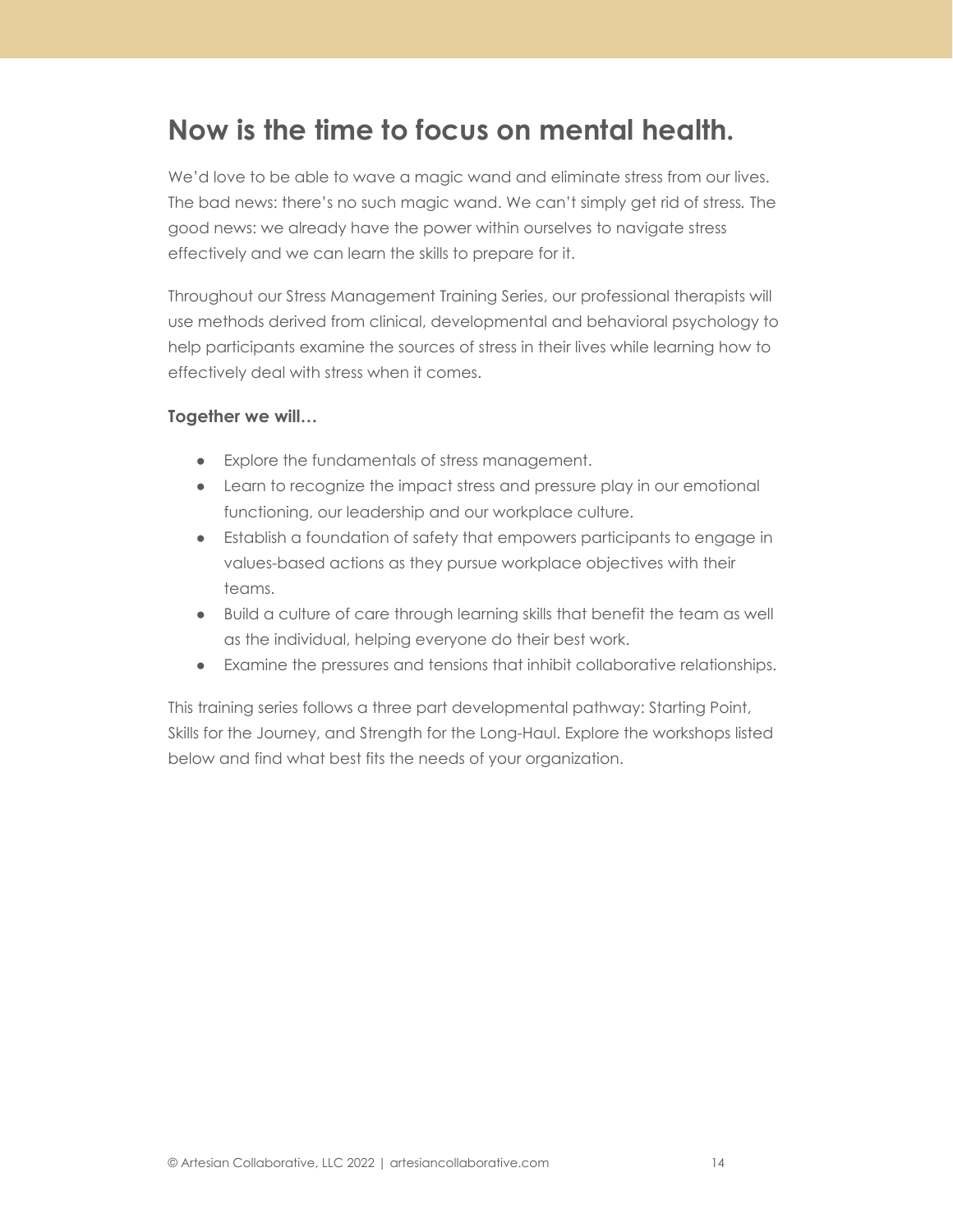### **Starting Point**

#### **Stress Management in Uncertain Times**

This discussion-based seminar will help your team examine the emotional impact of destabilizing events, such as external societal challenges, grief and organizational disruptions.

Concepts & Skills Addressed

- Communal Care
- Identifying Stressors
- Processing Emotions

 $\bigcirc$  1 Hour Virtual Only **8888** 50+ participants

#### **Burnout & Imposter Syndrome**

Many of us are more insecure about our work than we realize. Together we'll explore the stress that *Imposter Syndrome* causes and how it can increase our risk of burnout.

Concepts & Skills Addressed

- Imposter Syndrome
- Understanding Emotions
- Burnout Prevention

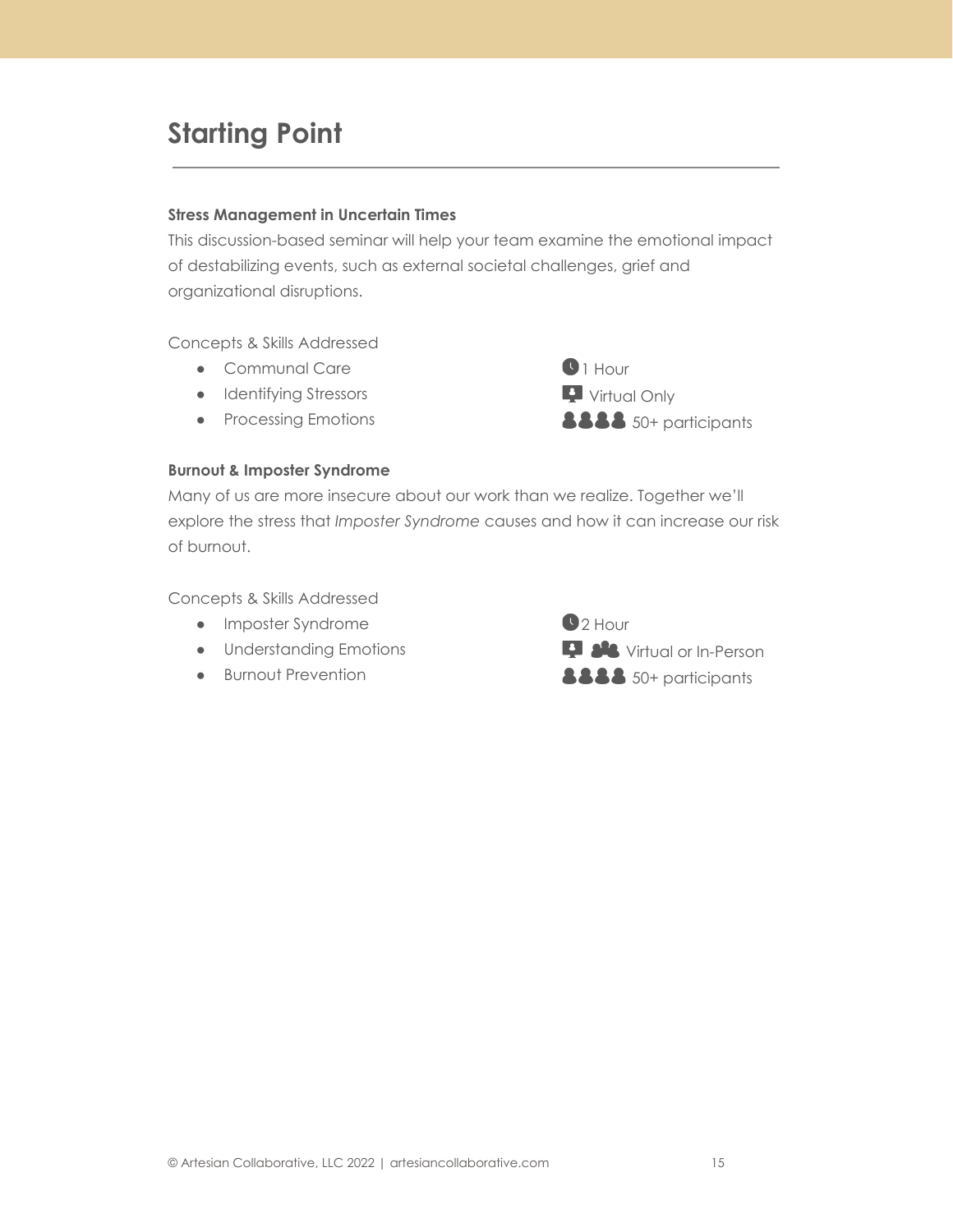### **Skills for the Journey**

#### **Stress Management Intensive**

This workshop gives an overview of the *4 Key Stress Management Skills* that we have found most effective in our therapy work. We will examine how stress impacts our minds, our bodies, our relationships and our work.

Concepts & Skills Addressed

- Impact of Stress
- Reducing Stress
- Self Care
- Mental Calm

#### **Stress Management Skills Series**

 $2$  Hour **D** AL Virtual or In-Person **8888** 50+ Participant

This series provides an in-depth look at each of the *4 Key Stress Management Skills* with opportunities for live practice, coaching, and at-home exercises between sessions. While we offer this material in a one-time intensive training (previous) this 4 session format is especially effective for helping participants form habits that lead to sustainable change.

Session 1: Impact of Stress Session 2: Stress in Our Bodies Session 3: Stress in Our Environment Session 4: Mental Calm

Stress Intensive plus...

- At-Home Practice
- Skills Coaching
- **•** Group Learning



*\*The group sizes for these sessions are intentionally small to foster an environment for in-depth skills practice that invites all participants to fully engage. Depending on availability, we may be able to run several cohorts simultaneously.*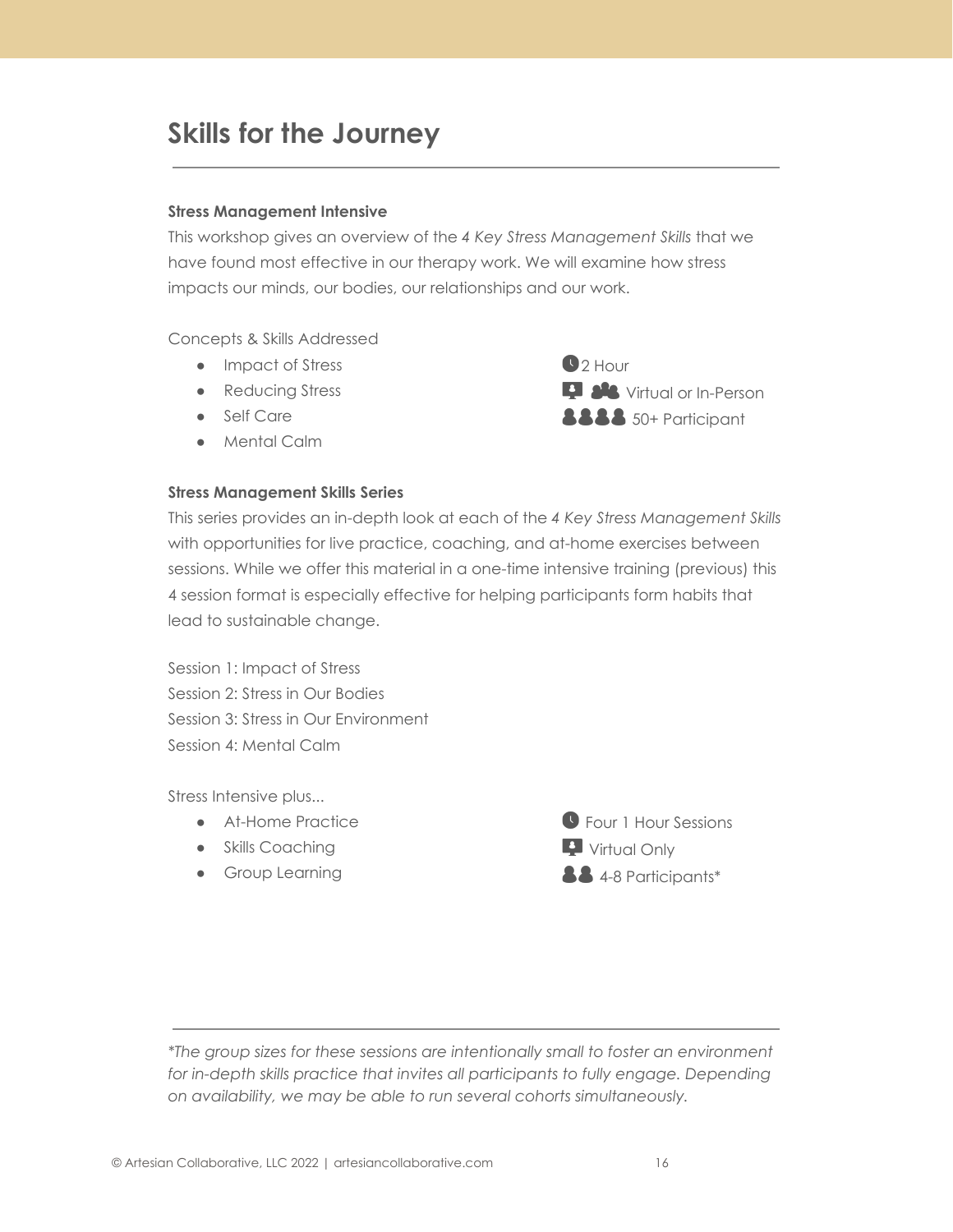### **Strength for the Long-Haul**

#### **Advanced Stress Management Series**

This course equips leaders with skills to stay grounded as they guide their teams through stressful moments. Participants will learn strategies to tolerate increased stressors, de-escalate tense interactions and re-center amidst chaotic situations.

Session 1: Strengthening Distress Tolerance Session 2: Checking In vs. Checking Out Session 3: Radical Acceptance Session 4: Active Participation

Concepts & Skills Addressed

- Stress Tolerance
- Deescalating Tension
- Leading in Stress



#### **Consulting for Management**

Meet with our lead trainer and Psychologist for in-depth consultation to address particular stress management issues that your company or organization is facing.

Concepts & Skills Addressed

- Assessing Culture
- Employee Care
- Organizational Health
- Culture Development



#### **Individual Coaching**

Our therapists are available to provide one-on-one coaching to aid personal performance and satisfaction at work. Coaching is different from therapy and focuses on the development and implementation of strategies to reach your goals.

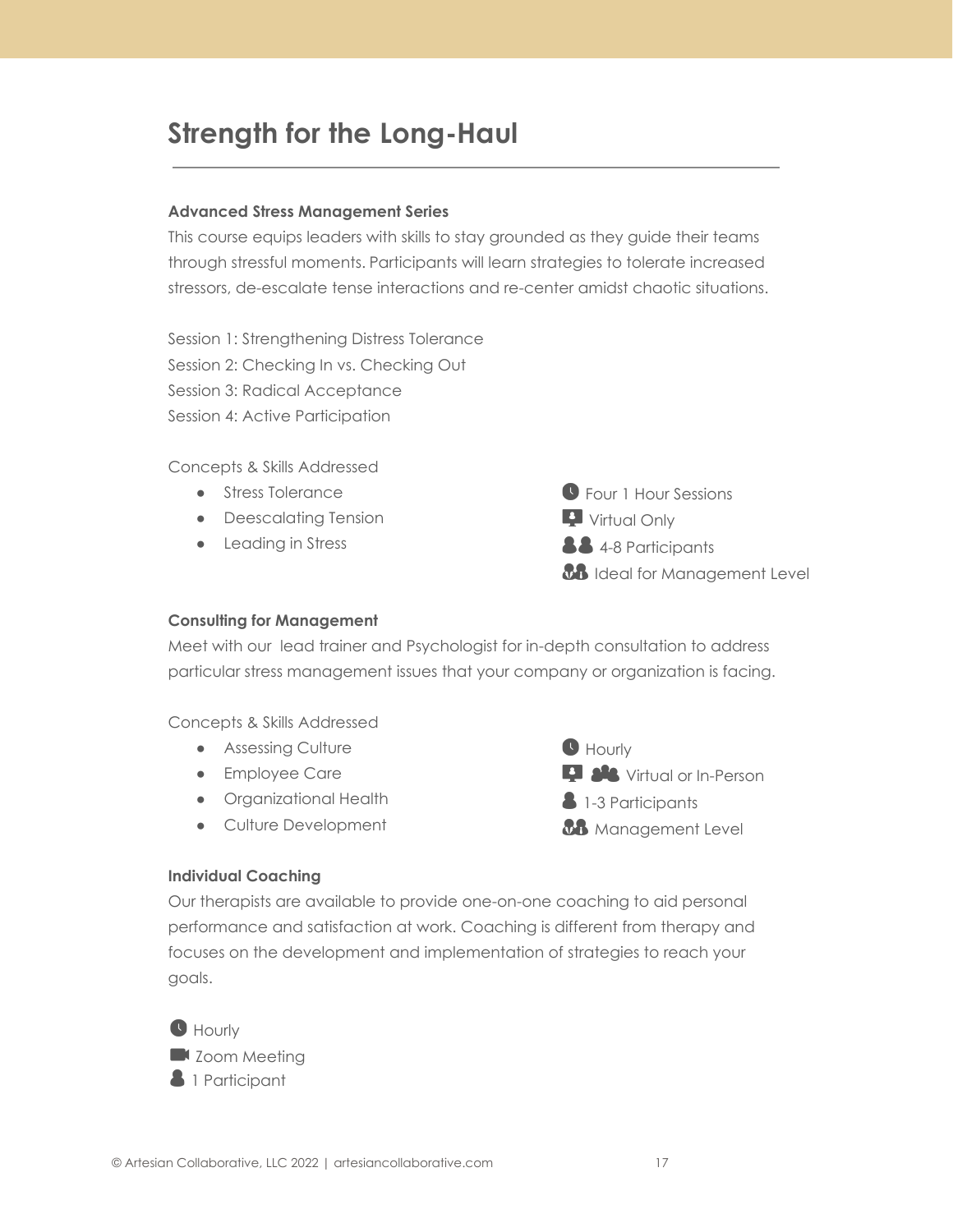## **Relational Leadership Training Series**

#### **Trainings in this section:**

Bringing Your Emotions to Work Equipping Relational Leadership Emotional Core Strength Intensive Emotional Core Strength Series Emotional Health Consulting for Management Individual Coaching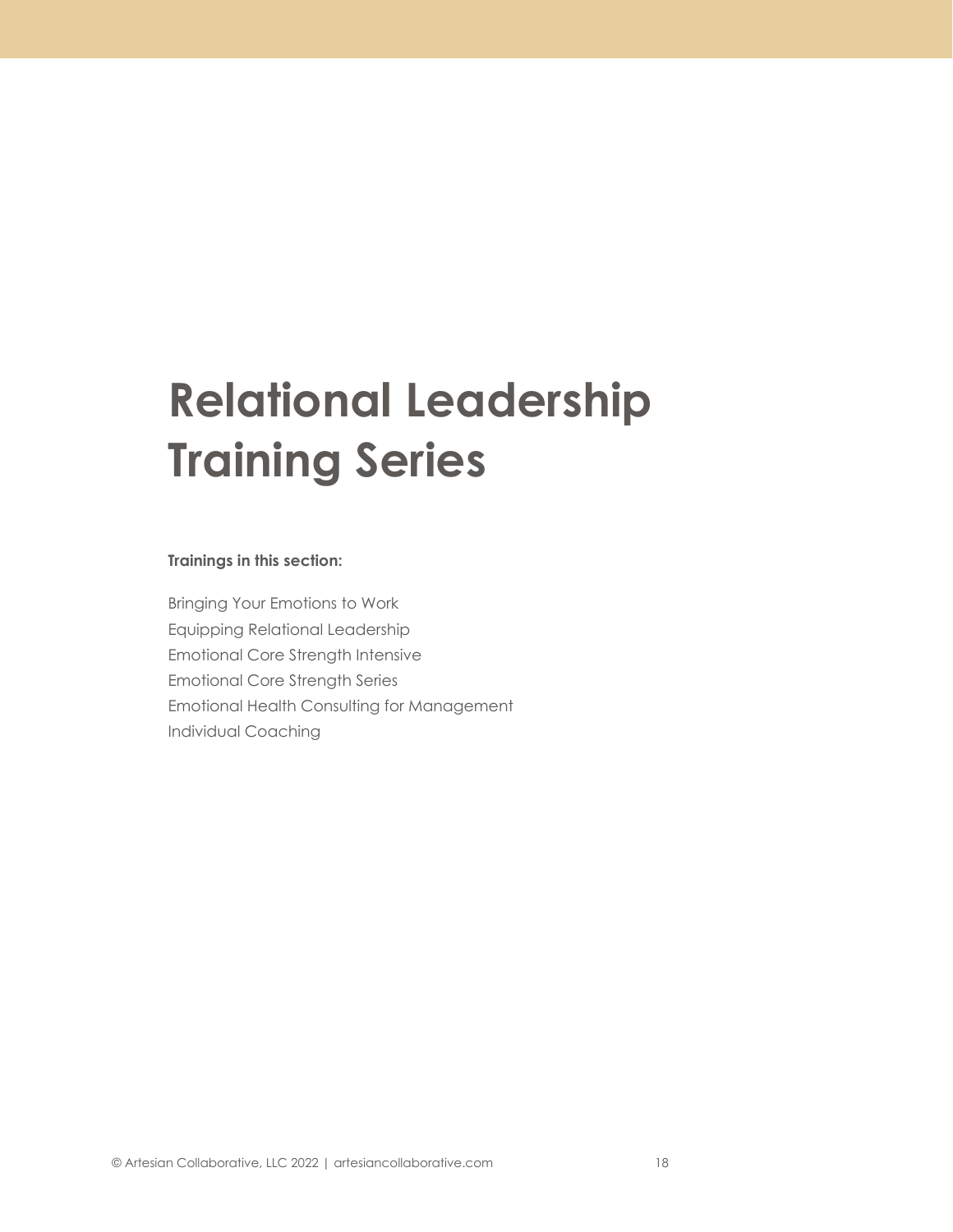### **Your** *people* **are more important than ever.**

Sometimes it seems that leadership would be so much easier if it just didn't involve *people.* We might be experts in our work field, but many of us don't feel like we have the expertise to navigate the emotional and relational dynamics of guiding our teams. Becoming an effective leader means intentionally building our emotional and relational intelligence so we can connect to the shared values that will equip our teams to thrive. As we learn to listen to our emotions and respond to them, they can help us tackle the big problems that hinder us and those we lead.

Our Relational Leadership Training Series draws from clinical, developmental and behavioral psychology to help participants learn to identify emotions and make them useful for positive change. We're excited to share the best of what we've learned from years of working with therapy clients.

#### **Together we will…**

- Learn frameworks for identifying and responding to our emotions and the emotions of others.
- Practice skills for emotional regulation.
- Identify our core values and move toward integrating them with our daily life and work.
- Discuss and practice how to lead your people and teams with relational and emotional awareness.
- Develop emotional intelligence in our personal lives and in our leadership roles.

This training series follows a three part developmental pathway: Starting Point, Skills for the Journey, and Strength for the Long-Haul. Explore the workshops listed below and find what best fits the needs of your organization.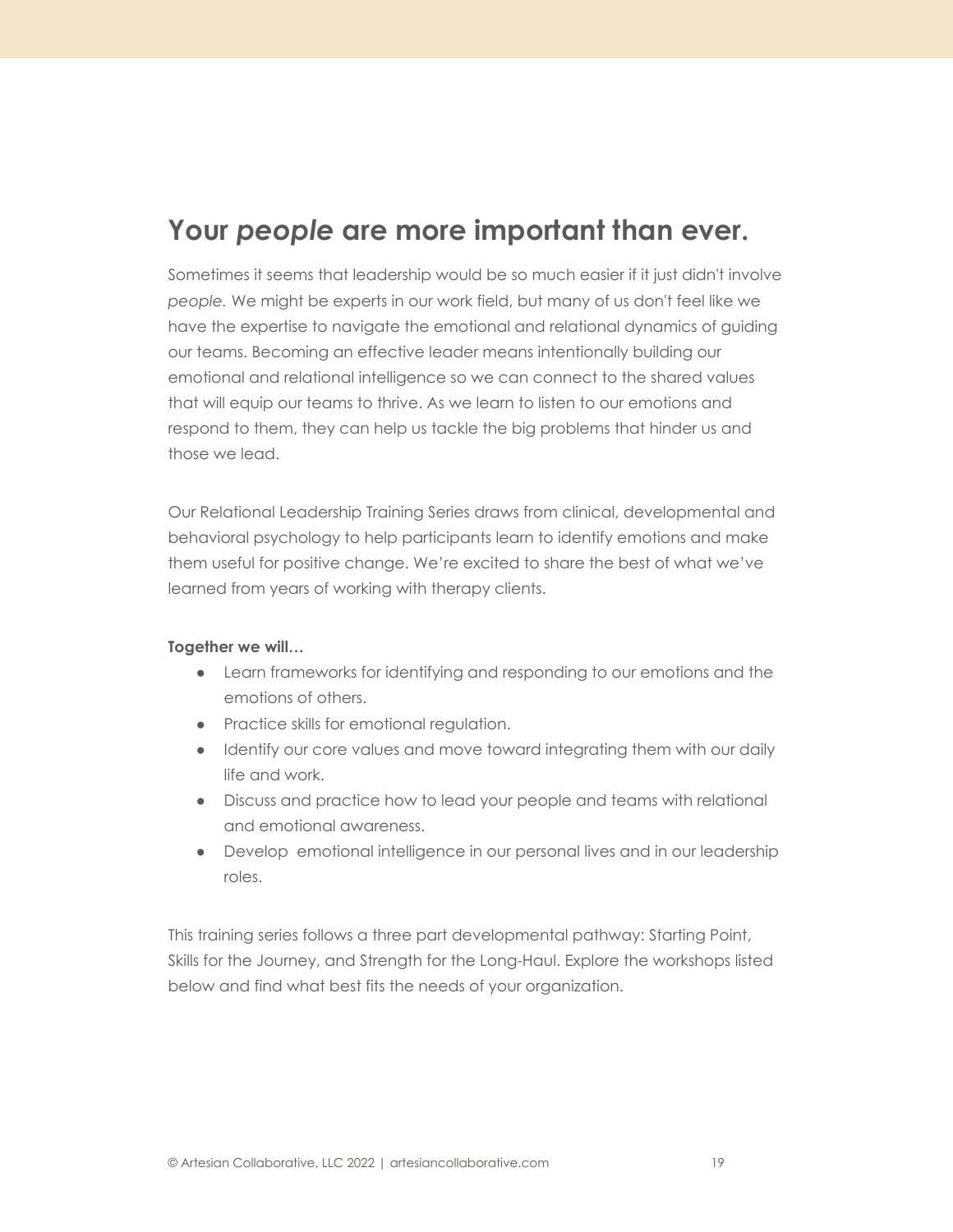### **Starting Point**

#### **Bringing Your Emotions to Work**

This training strengthens emotional intelligence by helping you understand the purpose of emotions and basic skills for regulating them. We'll learn to start translating what our emotions are communicating to us and how they can help us achieve our goals at work.

Concepts & Skills Addressed

- Internal Awareness
- **•** Emotional Regulation
- Presence & Engagement



#### **Equipping Relational Leadership**

Together we'll learn more about the social and relational dynamics that can build up our teams or tear them down. We will also practice skills to identify areas of growth for your organization and chart steps to build a healthy corporate culture.

Concepts & Skills Addressed

- Seeking Understanding
- Engaged Listening
- Navigating our Many Roles
- **•** Organizational Culture
- Burnout Prevention

 $22$  Hour **Language Set Virtual or In-Person 8888** 50+ participants *BB* Ideal for Management Level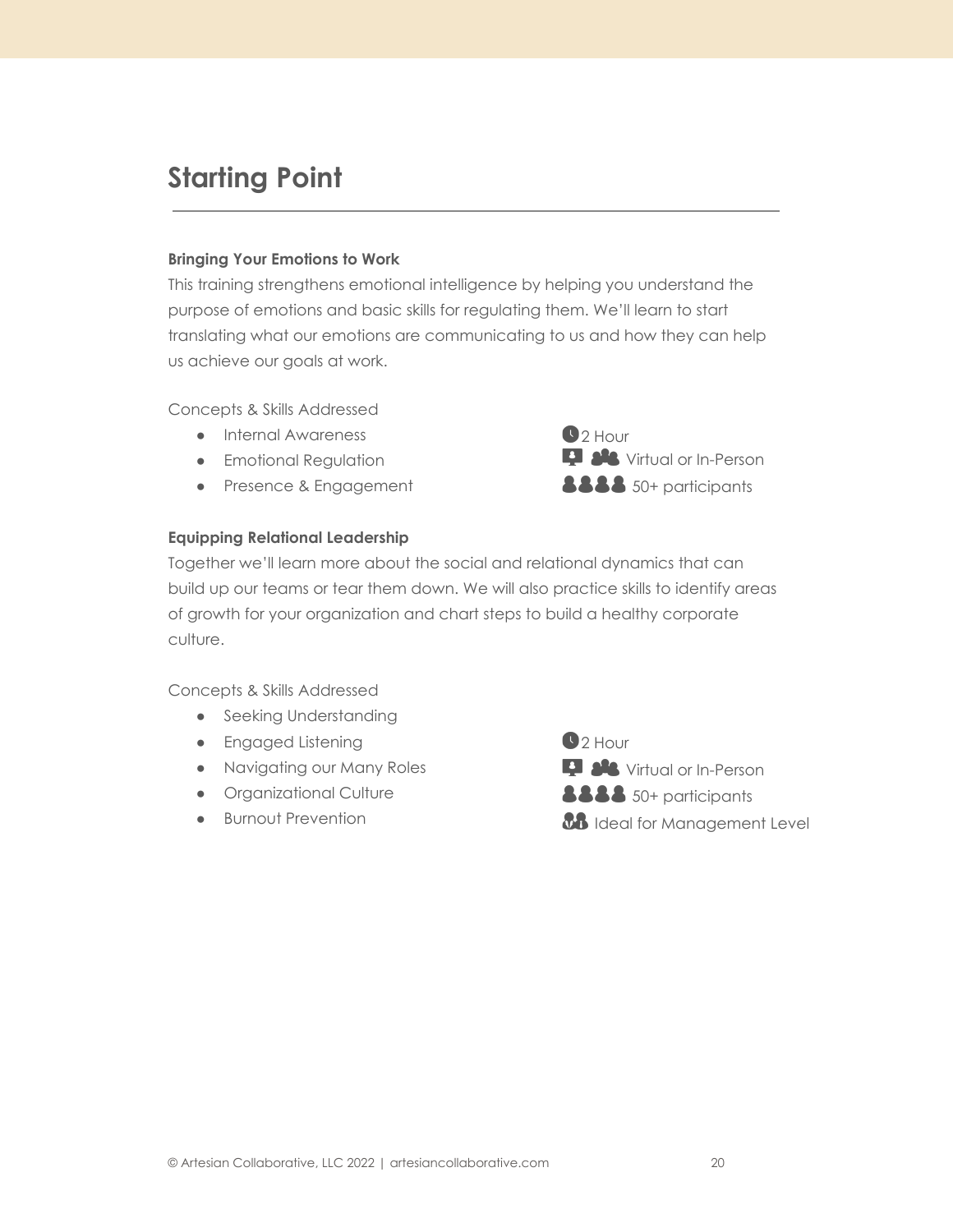### **Skills for the Journey**

#### **Emotional Core Strength Intensive**

This workshop focuses on uncovering the values and beliefs that help you maintain your balance as you navigate through your varied roles, personal and professional. We'll practice skills to incorporate these values into our daily lives and work.

Concepts & Skills Addressed

- Personal Core Values
- Values Integration
- Internal Conflict
- Intentional Living

 $\bigcirc$  2 Hour **D AL** Virtual or In-Person **8888** 50+ Participants

#### **Emotional Core Strength Series**

This series provides an in-depth look at each of the concepts addressed in our *Emotional Core Strength Intensive* with opportunities for live practice, coaching, and at-home exercises between sessions.

Session 1: Values-Based Life Session 2: The Tension of Living Well Session 3: Priorities & Value Conflicts Session 4: Developing an Internal Compass

Core strength intensive plus…

- At-Home Practice
- Skills Coaching
- **•** Group Learning

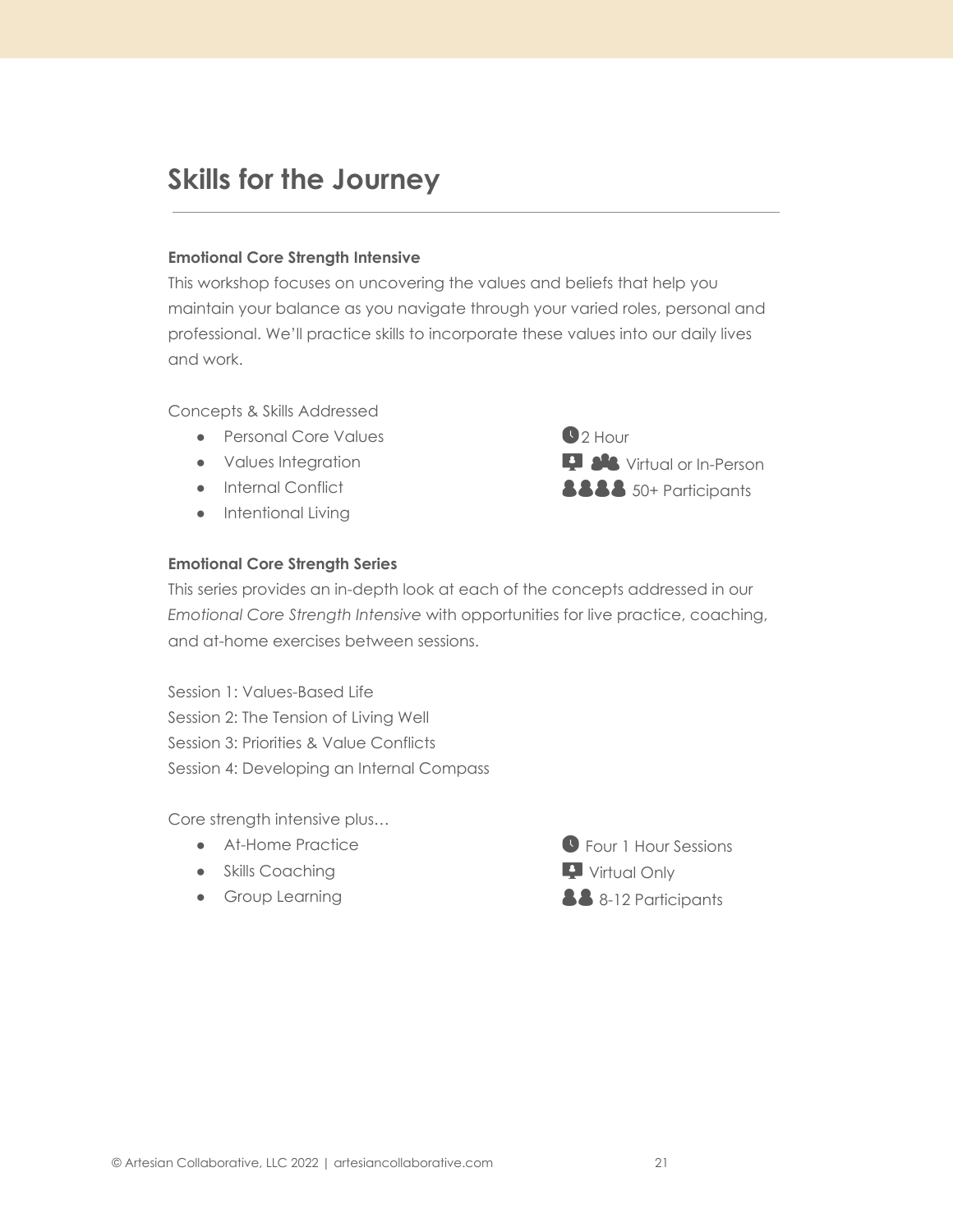### **Strength for the Long-Haul**

#### **Emotional Health Consulting for Management**

Meet with our lead trainer and Psychologist for in-depth consultation to further develop a culture of relational leadership and emotional health within your organization.

Concepts & Skills Addressed

- Assessing Culture
- Employee Care
- Organizational Health
- Culture Development



#### **Individual Coaching**

Our therapists are available to provide one-on-one coaching to aid personal performance and satisfaction at work. Coaching is different than therapy and focuses on the development and implementation of strategies to reach your goals.

**Hourly X** Zoom Meeting **1** Participant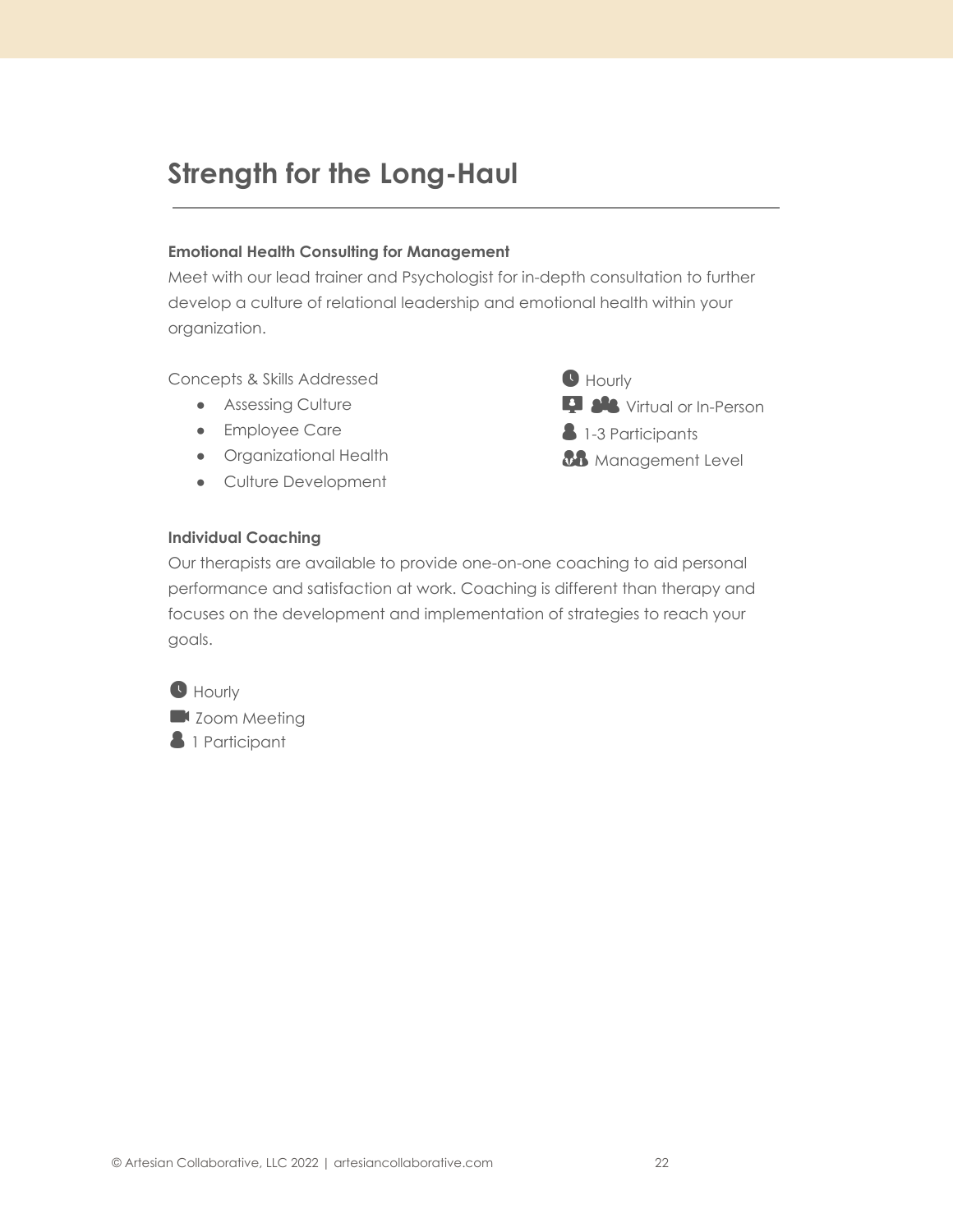### **Past Clients**

Capital One Retail and Banking Division | McLean, VA Capital One Tech Diversity, Inclusion Belonging Team |McLean, VA ClinicalMind |San Francisco, CA/New York, NY The ARK Youth Mentoring Program |Chicago, IL Universal Steel |Lithonia, GA By The Hand |Chicago, IL Anthem Church |Chicago, IL Safe Families |Chicago, IL The Field School |Chicago, IL Carpe Ventus |Chicago, IL University of Illinois Foundation | Chicago, IL Premiere Systems |Chicago, IL Tradewater | Chicago, IL Chiefs for Change | Washington DC Spark Microgrants | East Africa, US, UK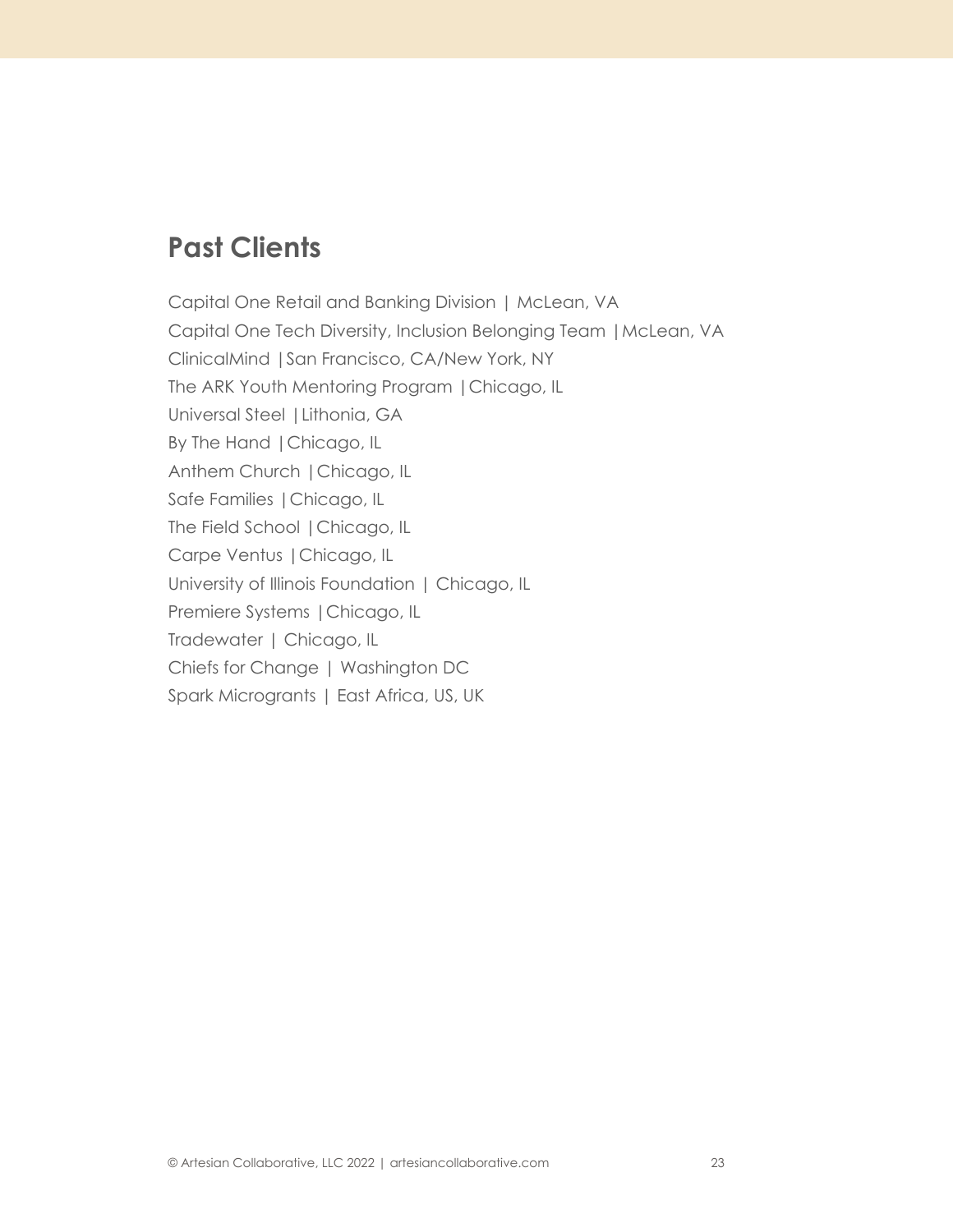### **Participant Feedback**

"I could not have been more pleased with this training. As a growing and thriving company it is so important to me that we maintain a positive and supportive team culture. This went a long way in helping to increase team members' awareness of how our own life experiences, ethnic identity and race can really impact how we view things. It brought a much greater understanding of each other and did it in a way that everyone could feel good. Thank you!"

"Going into the training, I thought that I would be made to feel guilty for the privileges I have been afforded throughout my life based solely on my appearance and the life situation that I was born into. After, I felt like the cultural and personal identity I have developed over my lifetime was validated by the facilitators as well as the other participants. I found a safe space to talk about my experiences, both negative and positive without the fear of having these experiences devalued by others."

"Every aspect of this session was well done, thoroughly enjoyed the interaction with people I thought I knew! Fun, informative, and empowering!"

"The initial session was very helpful in not only equipping us to help others, but provided us with an opportunity to get to know each other. I got to know something(s) about so many different people in such a short time."

"I found the inventories, checklists, surveys, and identity cycles to be very helpful and informative. They required systematic reflection about ethnic identity. For me this meant naming assumptions and behaviors that are unconscious and often unseen. I found the tools provided to be a good way to see things clearly and move forward."

"I loved the initial interactive exercise to get us thinking, chatting and out of our comfort zones. Ethnic Identity and Microaggressions was so challenging and in that sense very helpful too."

"There were many moments in this workshop that turned out to be surprisingly insightful and revelatory. I thought the Identity Development session was very helpful because it caused me to think about my values in some areas and lack thereof in others and how it all connects to either what I was taught growing up or the examples I saw. I also enjoyed working in the group discussing and categorizing microaggressions."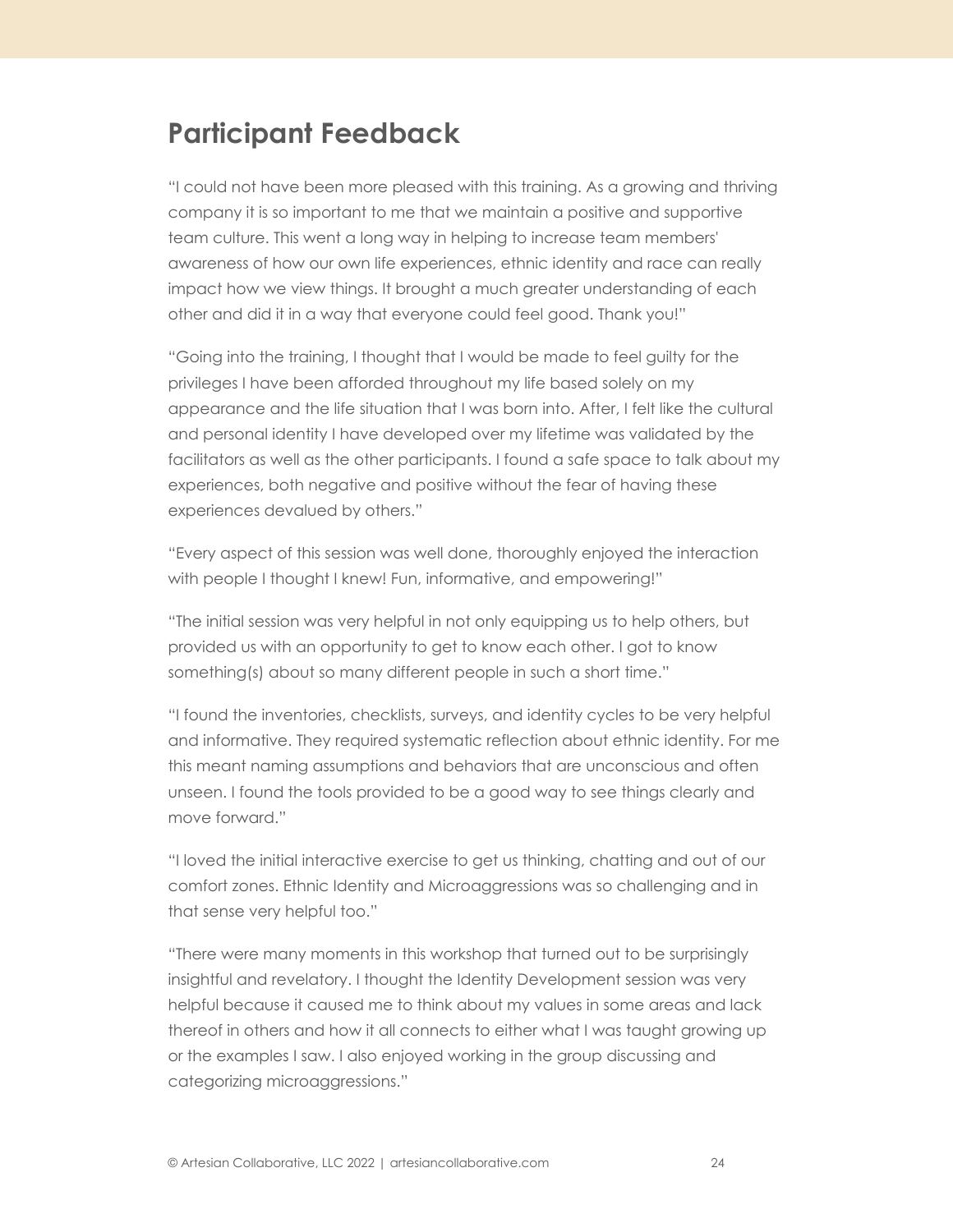### **FAQ**

#### **How do you differ from other market providers?**

Many corporate training programs focus on communicating information about diversity, mental health and wellness. We take the fundamentals of psychological practice to help get at the root of problems that hold us and our teams back. We've found that the main barrier to change is not a lack of information, but rather tension and conflict that come along the way. Our approach is developmental, strengths-based and community-oriented.

#### **Do you offer e-learning solutions?**

We focus on creating live, interactive training experiences that are contextualized to the unique needs of our organization. This allows participants to engage with and respond in the moment, connecting what they're learning with how they live day to day in their particular work environment. While we do not currently offer self-paced online courses, all of our workshops can be done online via live Zoom webinars except for our *Diversity Intensive* which is designed as an in-person-only experience.

#### **What are your fees?**

We are glad to offer our trainings as a one-time experience or as part of a series of trainings, workshops and coaching sessions to help you reach your goals for your organization. Contact us for more information on pricing.

#### **What are your areas of expertise?**

We help you have the real conversations that lead to change. We excel at facilitating spaces where teams can address the conflict and tension that keep us stuck. We currently offer trainings in diversity and inclusion, emotional health, and stress. For a number of clients, we've drawn from each of these to craft a custom training experience to meet the needs of their teams.

#### **Can you handle a large group or people?**

We offer training options to accommodate most group sizes. We have worked with large corporations to train several thousand employees and also with teams of just a few leaders looking to sharpen their skills. We will work with you to determine a format and number of participants per session that fits your needs. A few of our trainings are formatted for smaller groups and will not be suitable for groups larger than 50.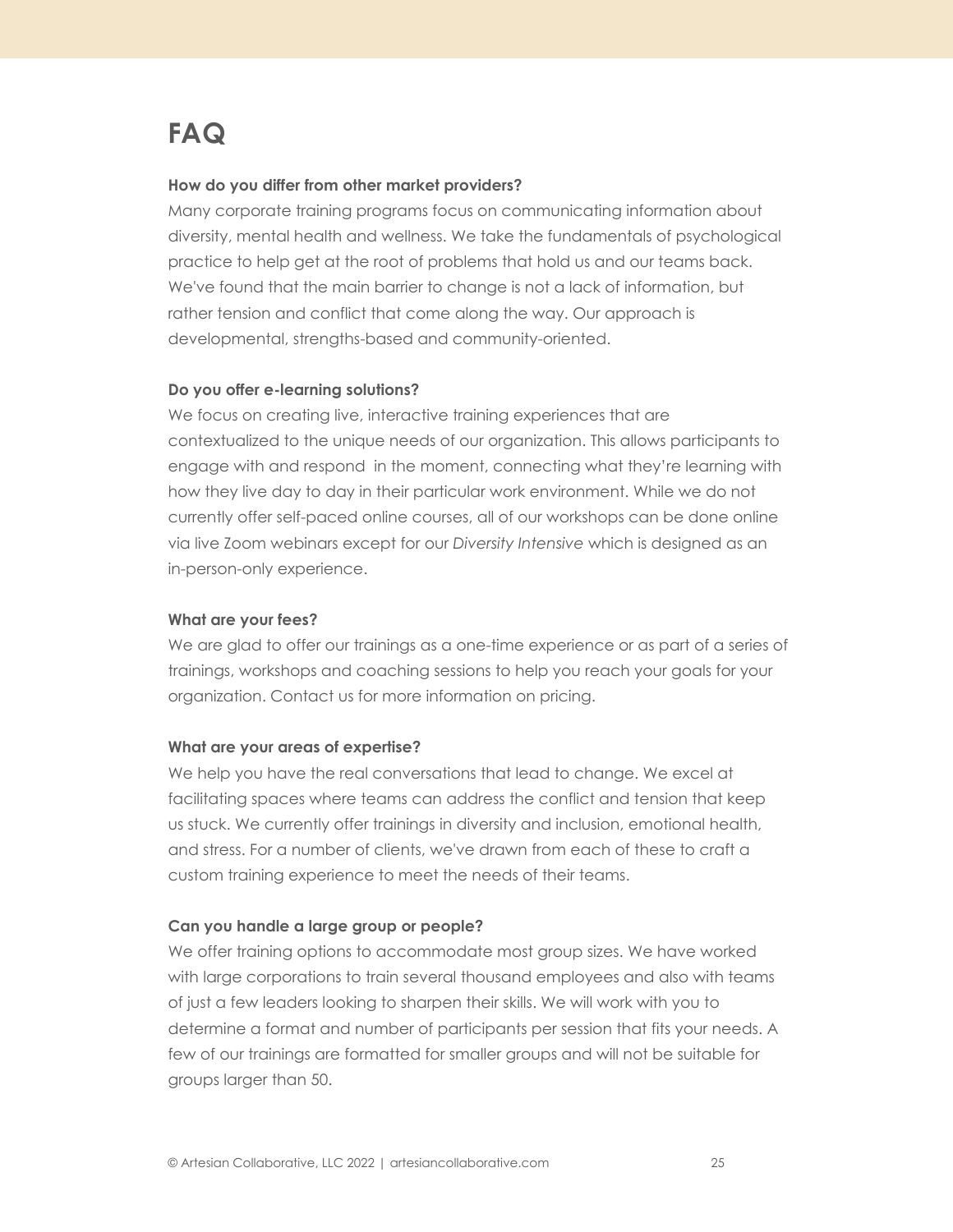### **Get In Touch**

Erin Foster Operations & Client Engagement Director 773.980.9679 x 202 [erin@artesiancollaborative.com](mailto:erin@artesiancollaborative.com)

Sunitha Chandy, Psy. D. Founder & Licensed Clinical Psychologist 773-980-9679 x101 [schandy@artesiancollaborative.com](mailto:schandy@artesiancollaborative.com)

Artesian Collaborative, LLC 77 W. Washington St | Suite 1500| Chicago, IL 60602 [www.artesiancollaborative.com](http://www.artesiancollaborative.com)